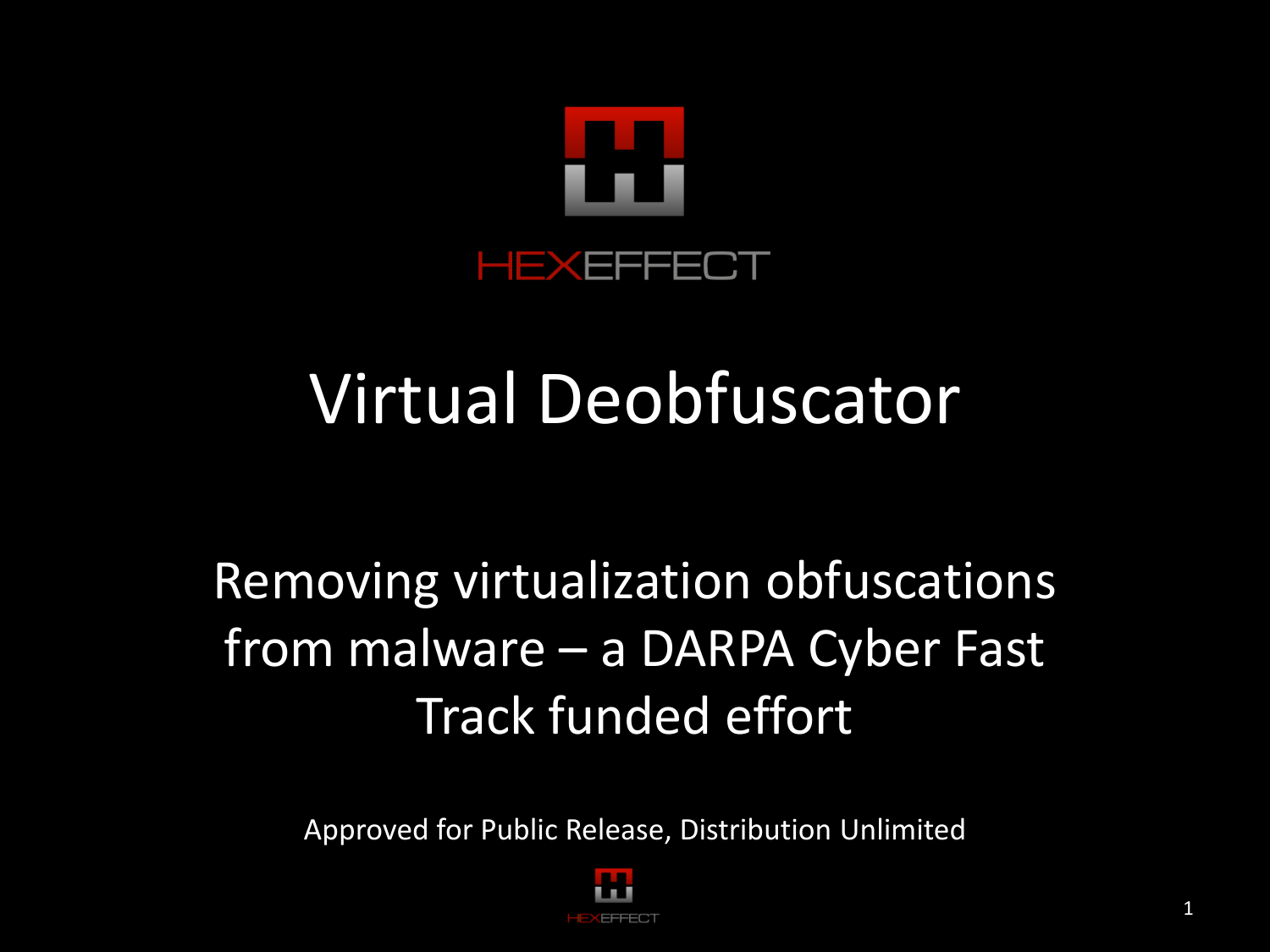### Overview

- What is virtualization obfuscations?
- Why we care
- What has been done?
- Solution
- Future work
- Source code/Questions

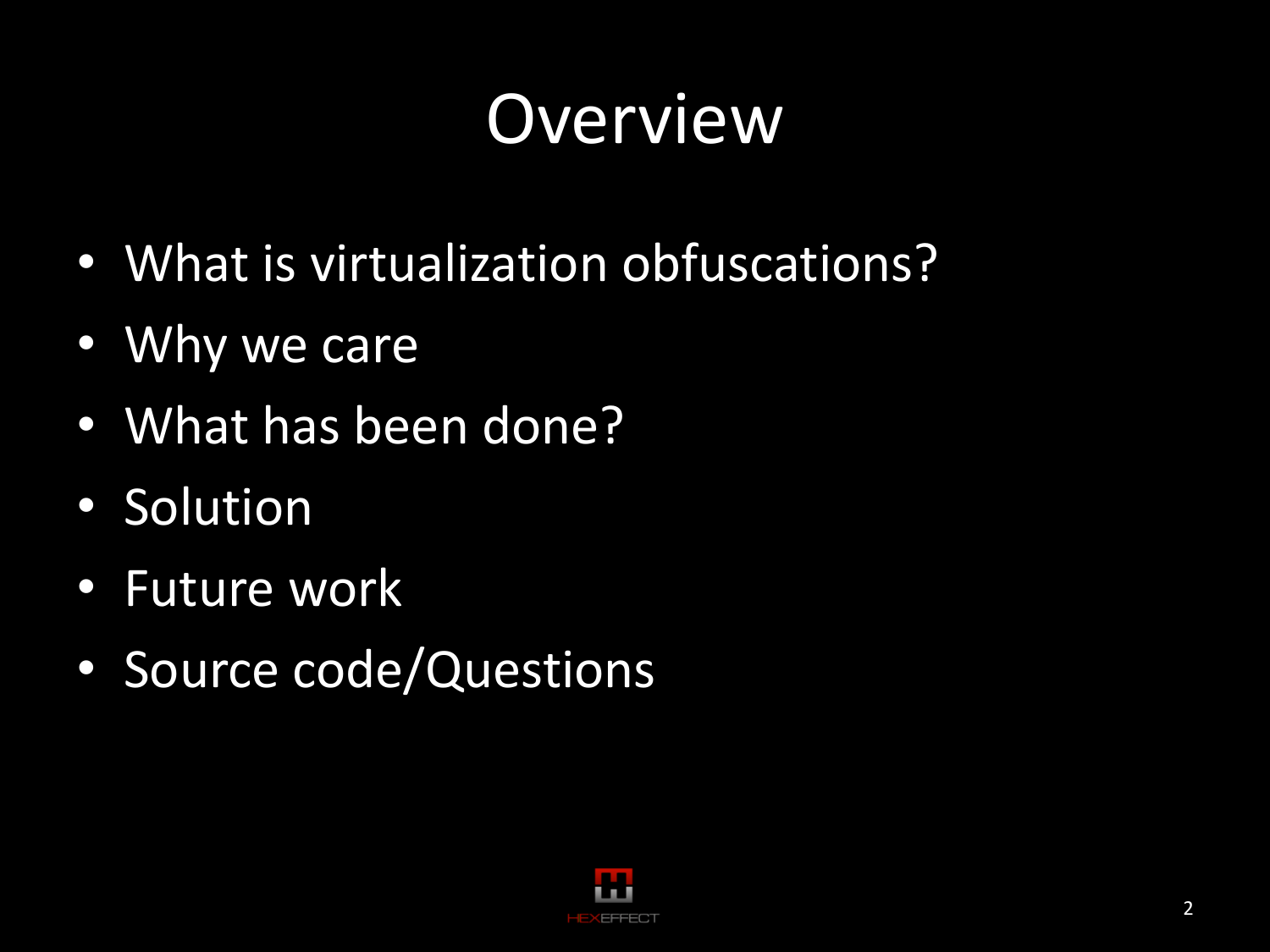# What is Virtualization Obfuscation

- Software protection
- Translation of a binary into randomly generated bytecode
- Bytecode is a new instruction set targeted typically for RISC based architecture VM which runs on x86
- Original binary is lost

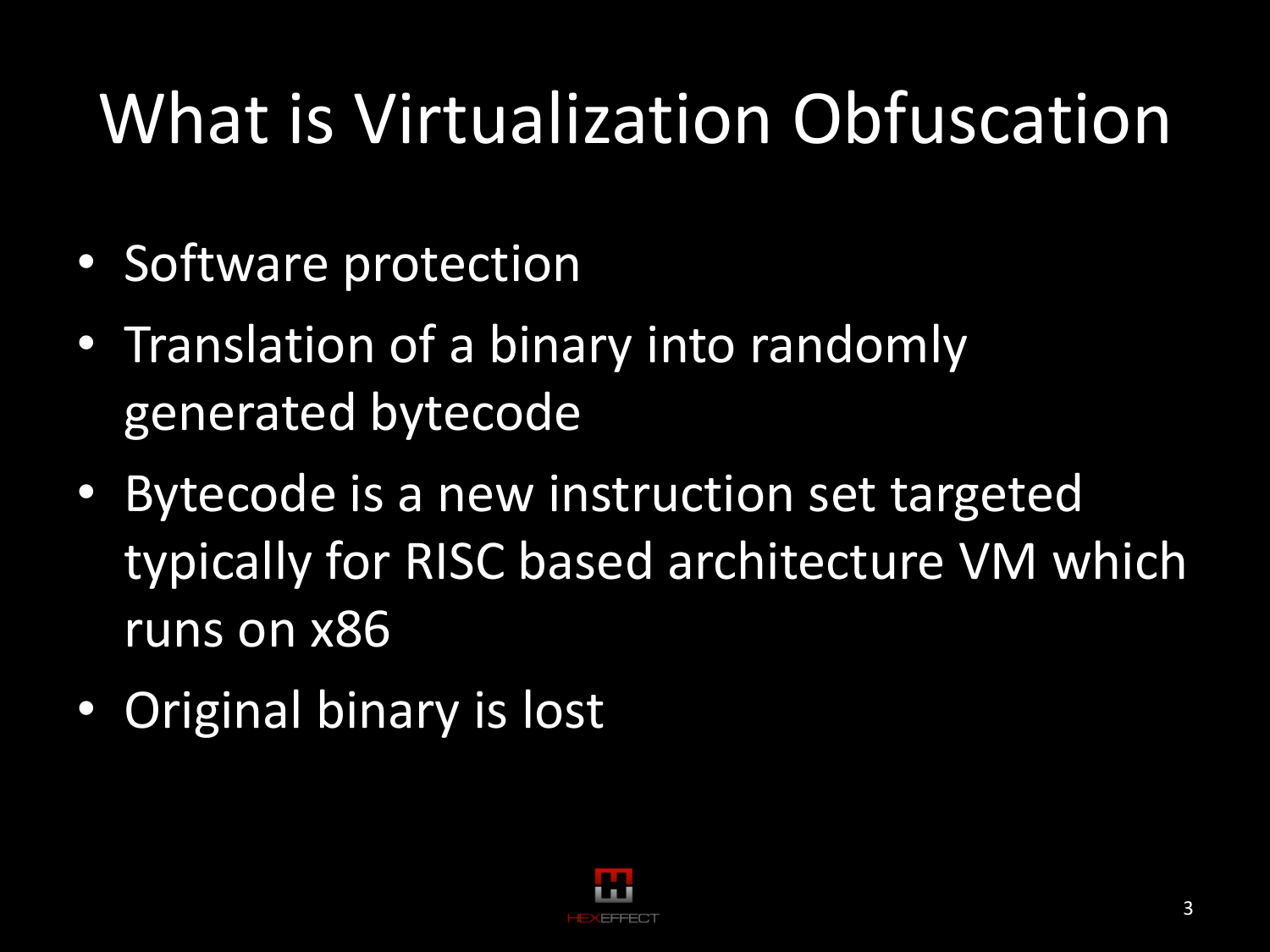# Why we care

- Superior anti-reverse engineering technique
- Malware is using this technology to avoid detection and analysis
- Analysis
	- Static:
		- Disassemblers fail on new bytecode
	- Dynamic:
		- Difficult due to finding the boundaries between interpreter and translated original program
		- Vast numbers of instructions

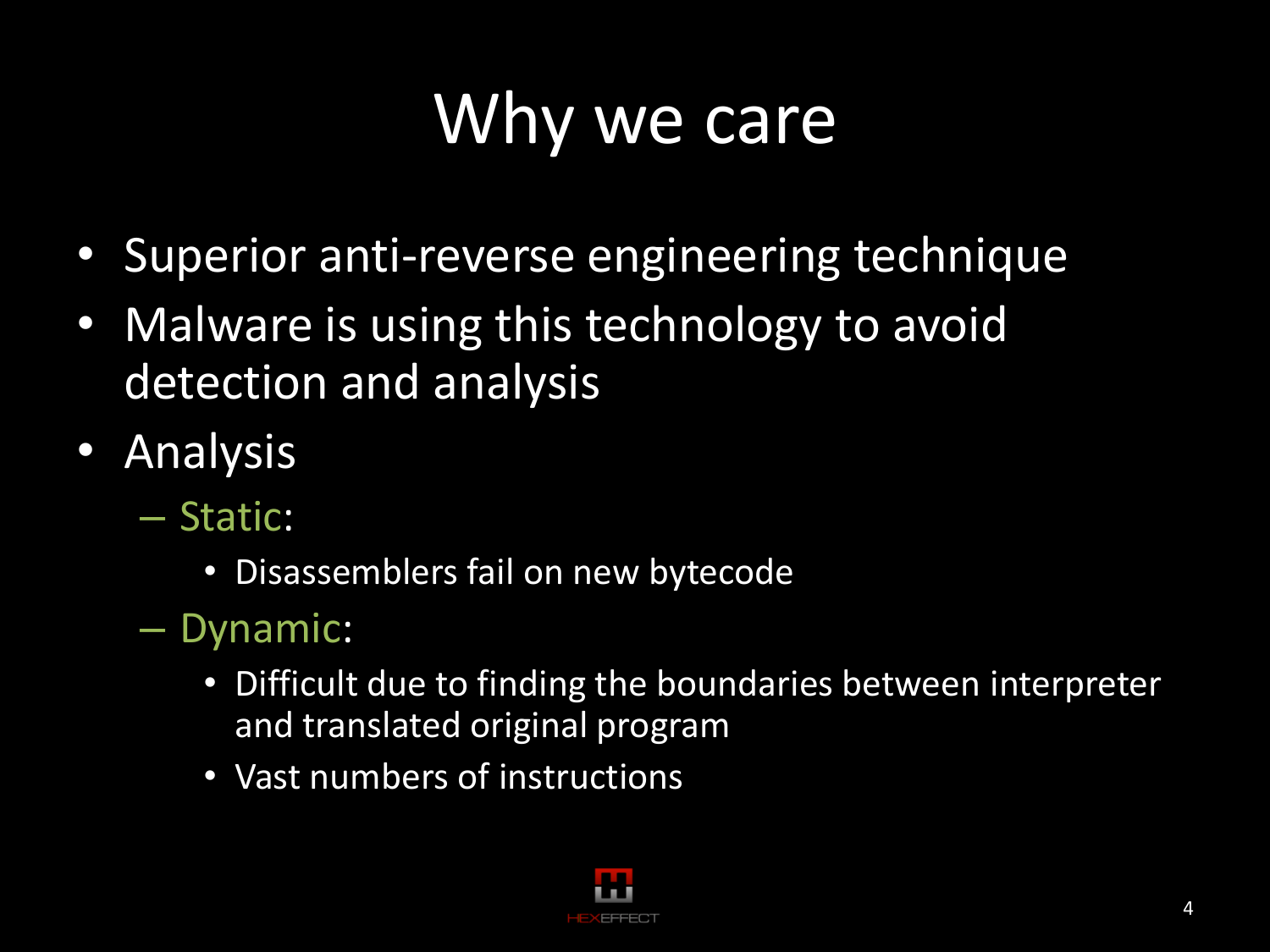# Pain and Joy

- Slogging
	- Understand logic of bytecode
	- Custom disassembler
- Architecture specific?
	- $-$  <Sigh>
	- No 'break once break everywhere'
- Automation would be nice…

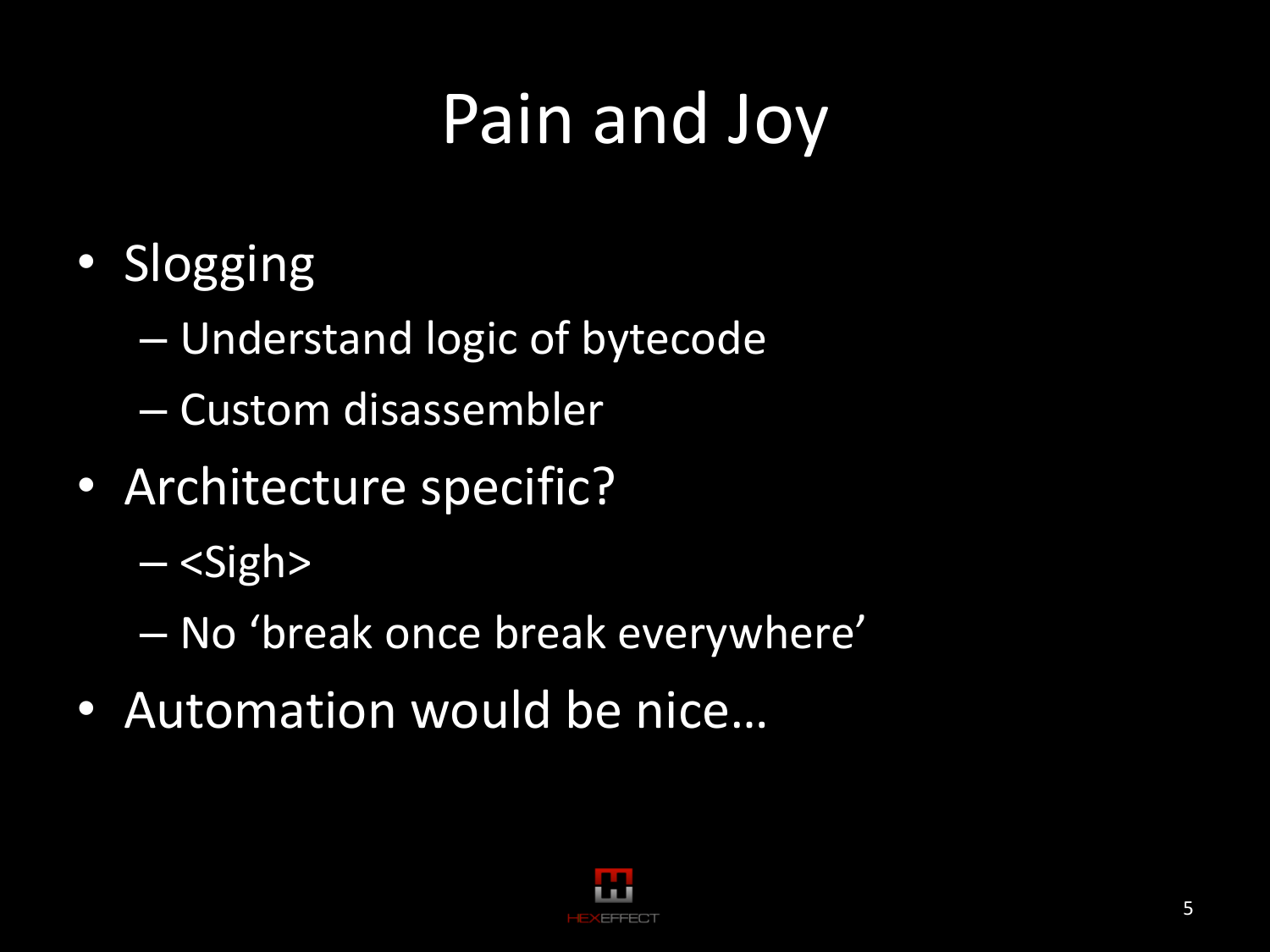#### What has been done

- Rotalume Sharif
	- Dynamic approach
- Unpacking Virtualization Obfuscators R. Rolles
	- A static approach
- University of Arizona (Kevin Coogan, Gen Lu Gen, and Saumya K. Debray)
	- Dynamic approach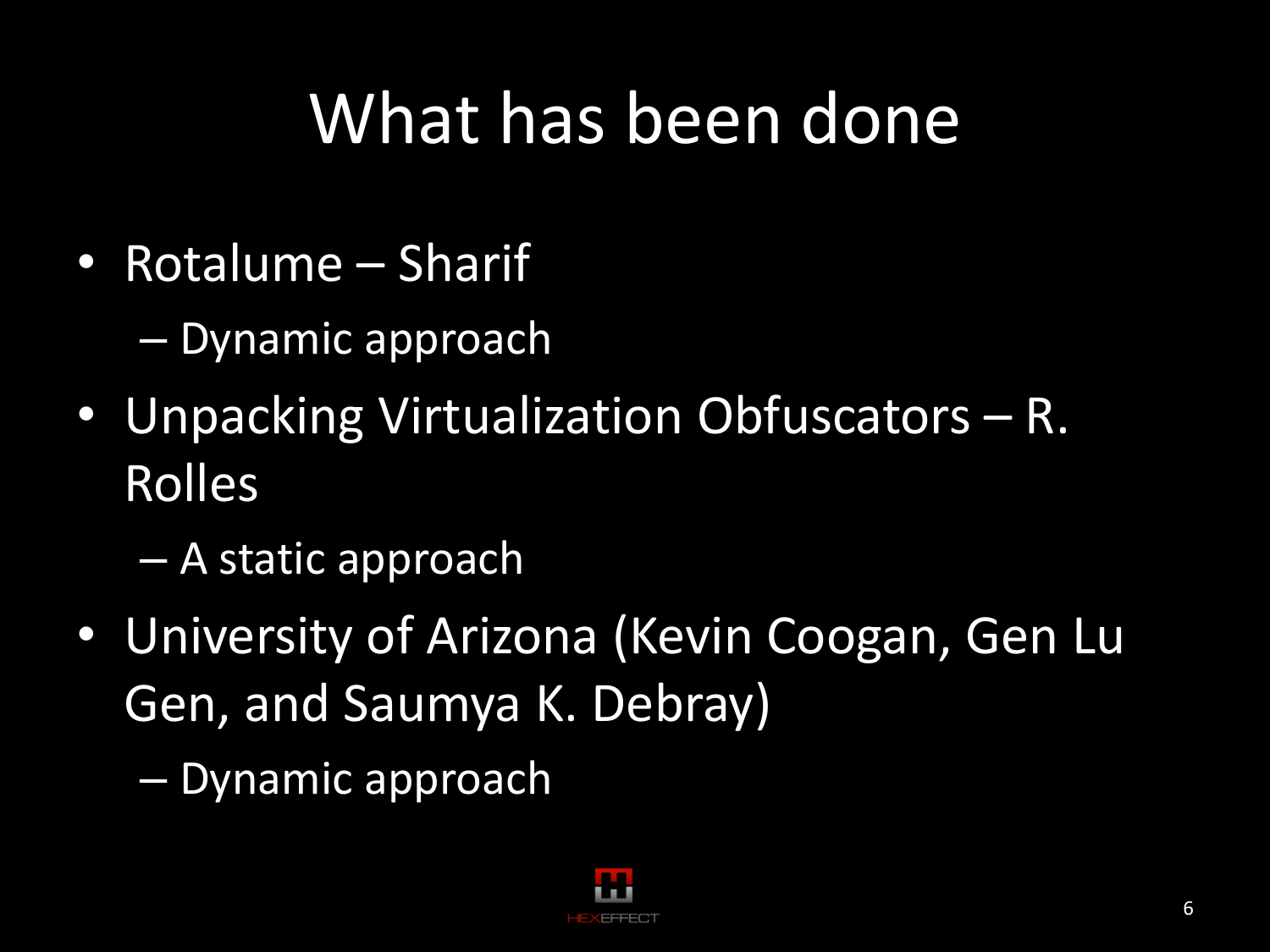# Virtual Deobfuscator

- Developed in Python
- Uses a run trace
- Filters out VM interpreters logic – RISC pipeline
- Result: Bytcode interpretation (syntax and semantics)
- Architecture agnostic
- Recursive clustering
- PeepHole Optimization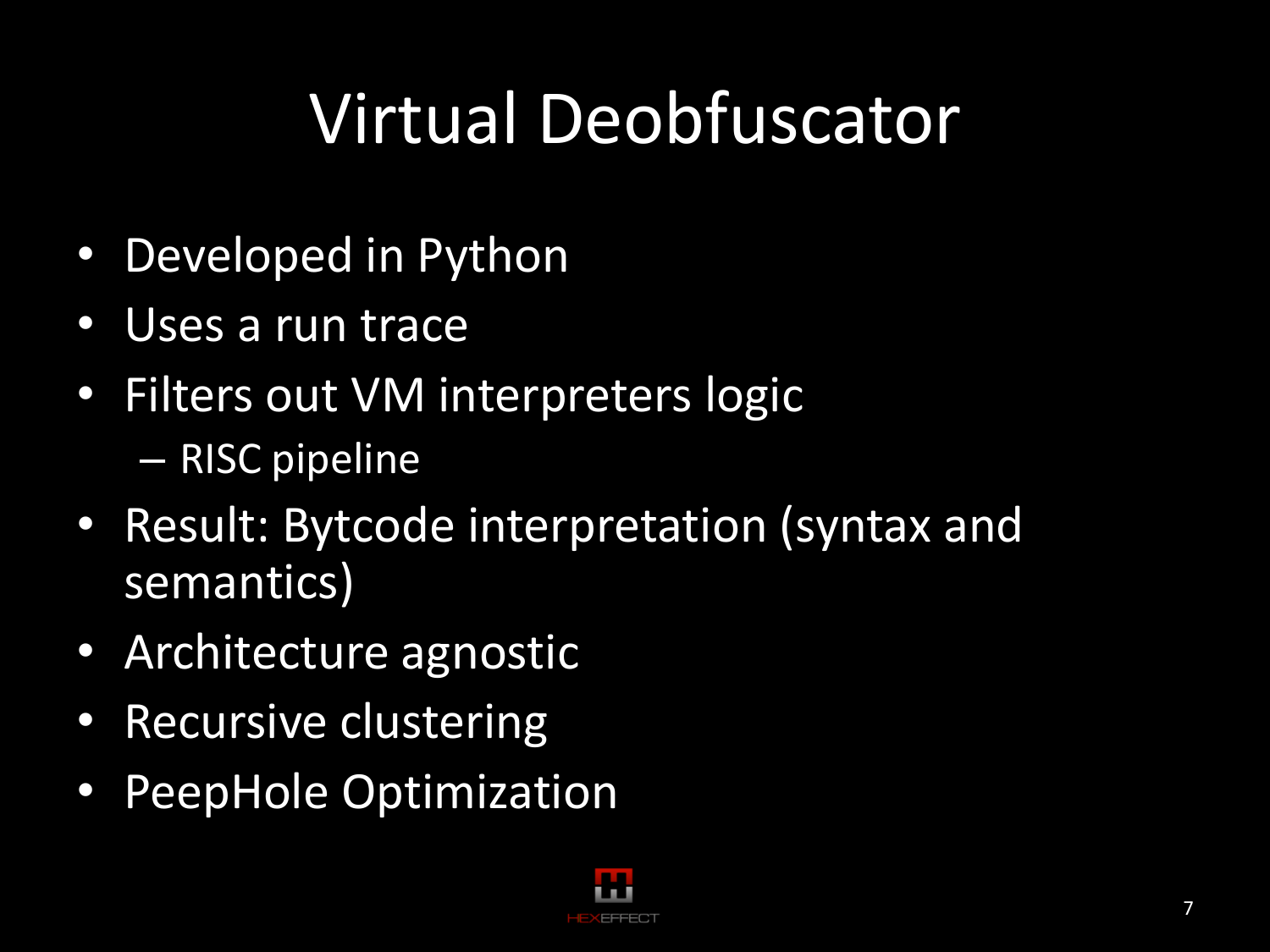#### Virtual Deobfuscator Flow



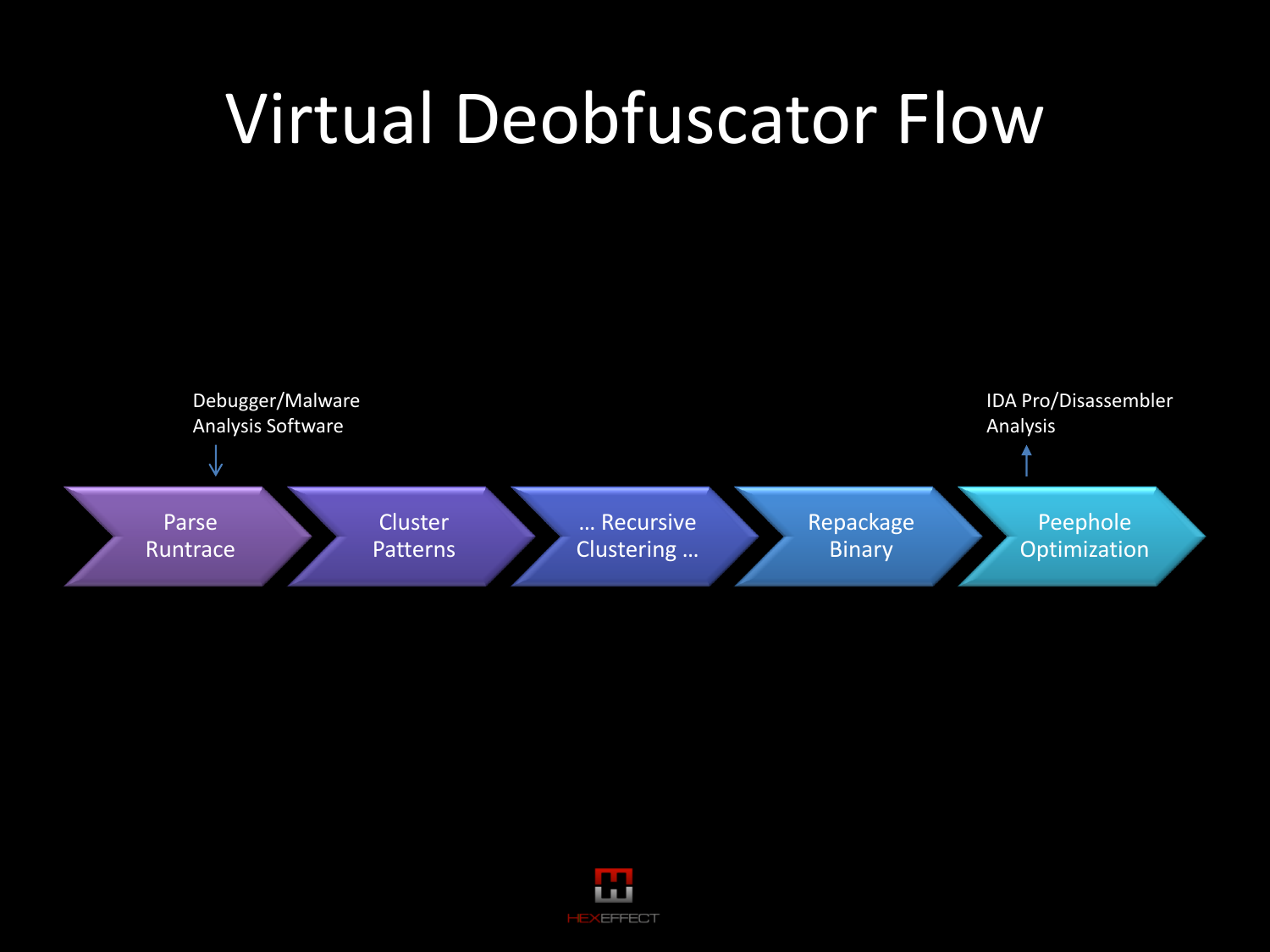#### Parser

- Parse run traces into a XML based database
	- OllyDbg 2.0
	- OllyDbg 1.0
	- Immunity
	- WinDbg
	- Source code available so you can add your own
		- Hypervisor, hardware emulator, etc

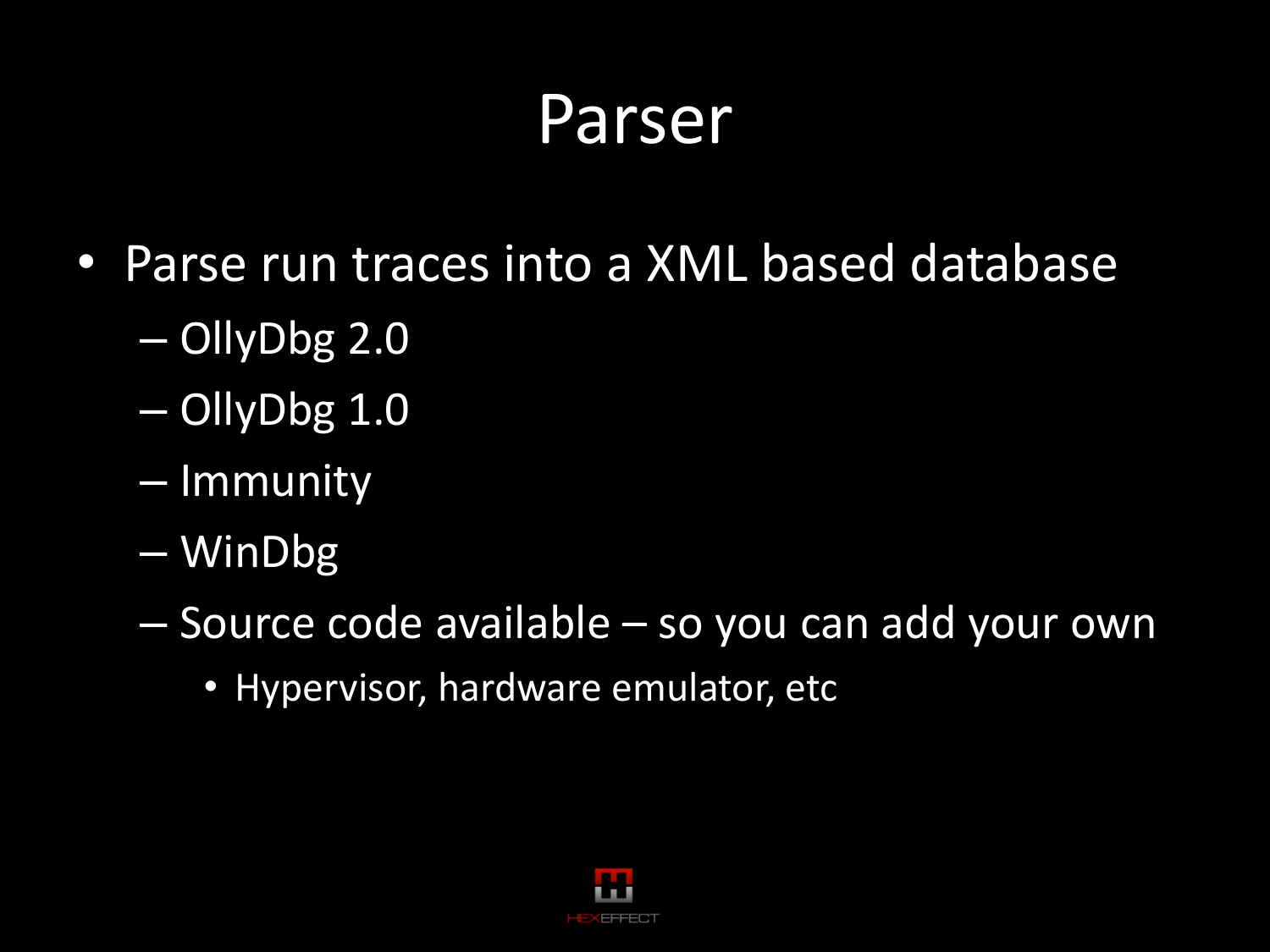#### Parser

- Creates a file called vd.xml
- > python VirtualDeobfuscator.py -i file.txt -d 1 -t verify.txt

| Vd.xml (~\Desktop\HexEffect\Cons\BlackHat) - GVIM                                                                                                                                      |
|----------------------------------------------------------------------------------------------------------------------------------------------------------------------------------------|
| File Edit Tools Syntax Buffers Window Help                                                                                                                                             |
| $ \mathbf{A}\boxplus\mathbf{A}\boxplus\mathbf{B} $ ) $\mathbf{A}\boxplus\mathbf{B}$ ) $\mathbf{A}\boxplus\mathbf{B}$ ) $\mathbf{A}\boxplus\mathbf{B}$ ) $\mathbf{A}\boxplus\mathbf{B}$ |
| Kins>12 <thread>main</thread> <ua>00419932</ua> <mnem>MOU EDI,ESP</mnem> <regs>EDI=0018FEB4 </regs>                                                                                    |
| <ras>13<thread>main</thread><va>00419934</va><mnem>ADD EDI,4</mnem><reqs>EDI=0018FEB8 </reqs></ras>                                                                                    |
| <ins>14<thread>main</thread><va>0041993A</va><mnem>SUB EDI,4</mnem><regs>EDI=0018FEB4 </regs></ins>                                                                                    |
| sins>15 <thread>main</thread> <va>00419940</va> <mnem>XCHG DWORD PTR SS:[ESP],EDI</mnem> <reqs>[00] </reqs>                                                                            |
| Kins>16 <thread>main</thread> <va>00419943</va> <mnem>MOV ESP,DWORD PTR SS:[ESP]</mnem> <reqs>[001  </reqs>                                                                            |
| Cins>17 <thread>main</thread> <va>00419946</va> <mnem>MOV DWORD PTR SS:[ESP],EAX</mnem> <reqs>[001]</reqs>                                                                             |
| <ins>18<thread>main</thread><va>00419949</va><mnem>PUSH 548D</mnem><reqs>[0018FEB0]=FFFFFFFE (</reqs></ins>                                                                            |
| Kins>19 <thread>main</thread> <va>0041994E</va> <mnem>MOV DWORD PTR SS:[ESP],ECX</mnem> <reqs>[001]</reqs>                                                                             |
| <ins>20<thread>main</thread><va>00419951</va><mnem>PUSH EBP</mnem><reqs>[0018FEAC]=80F3A7A6 ES </reqs></ins>                                                                           |
| kins>21 <thread>main</thread> <va>00419952</va> <mnem>MOV EBP,ESP</mnem> <reqs>EBP=0018FEAC </reqs>                                                                                    |
|                                                                                                                                                                                        |
| በ%<br>14.1                                                                                                                                                                             |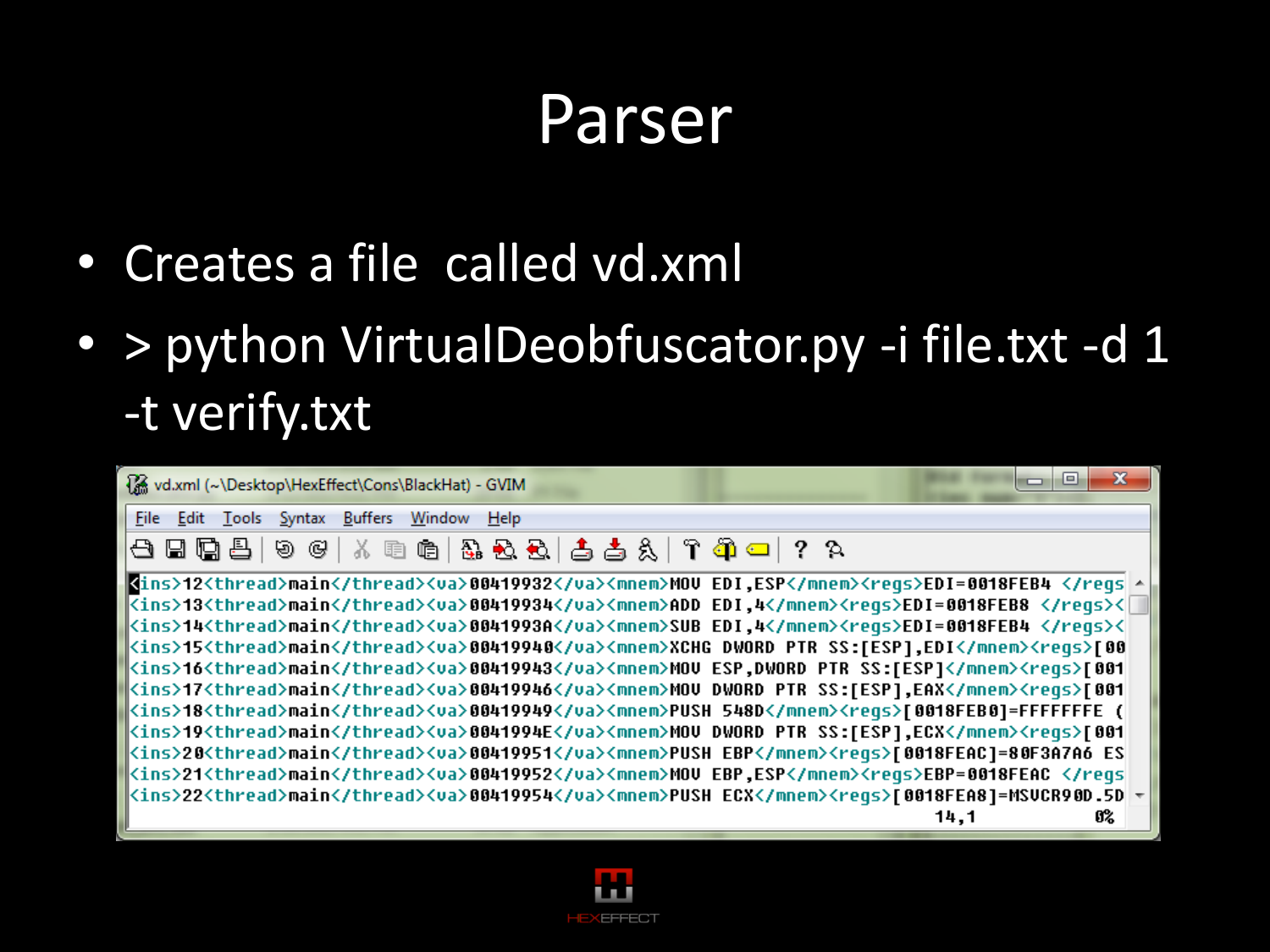# Clustering



EFFECT

Cluster

004041E8 mov eax, 5A4Dh 004041ED cmp [ecx], ax 004041F0 call 0x401000

…

…

004040D0 push 14h 004040D2 push 408968h 004040D7 push 1h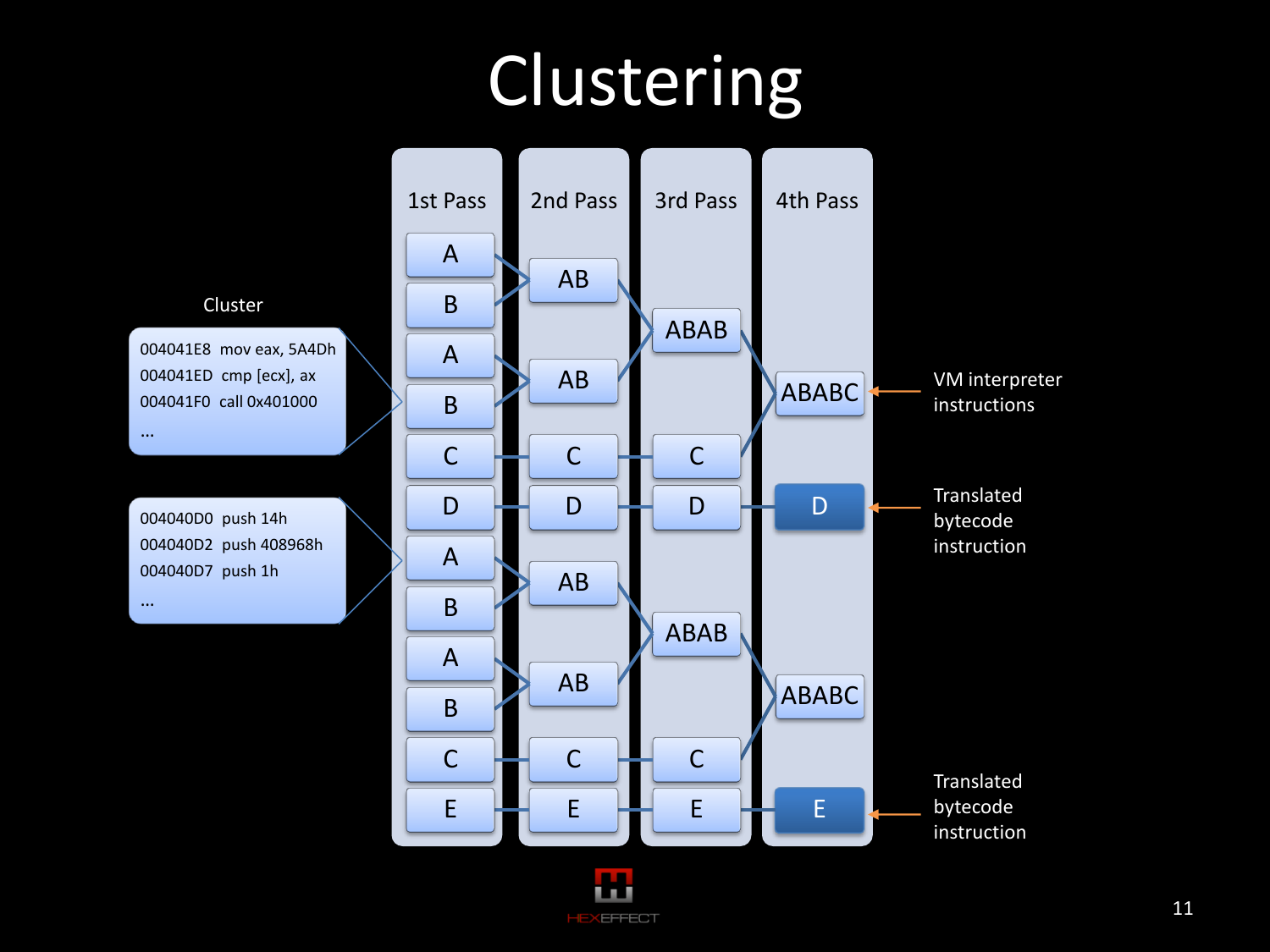# **Clustering**

- Parse run trace
- Create clusters by grouping snippets of assembly instructions
- Create new clusters based off pattern matching
- Assign each cluster a notational name that reflects depth of cluster (i.e. A, B, AB, etc)
- Loop until no more clusters

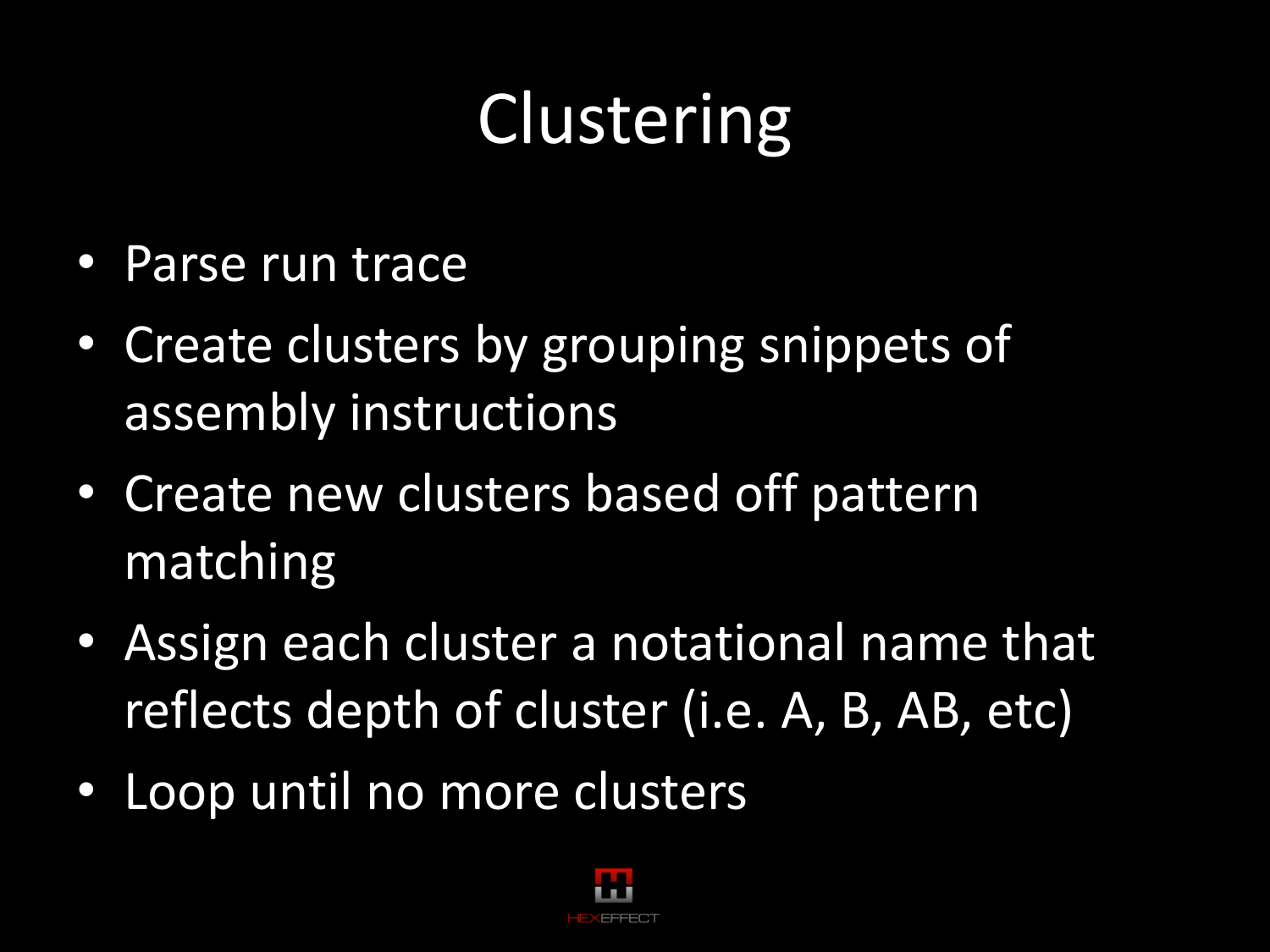#### **c2\_\_\_\_\_\_#8**

- '**c**' the processing round ("a", "b", "c", etc.) *[c = round 3]*
- '**2**' ascending integer, unique per round *[ID = 2]*
- '**\_\_\_\_\_**' shows depth
- '**#8**' number of instructions in a cluster *[size = 8]*
- Example: **c2\_\_\_\_\_\_#8**

 $- c =$  round 3, '2' = second cluster, ' \_\_\_\_' = depth, '#8' = contains 8 ins

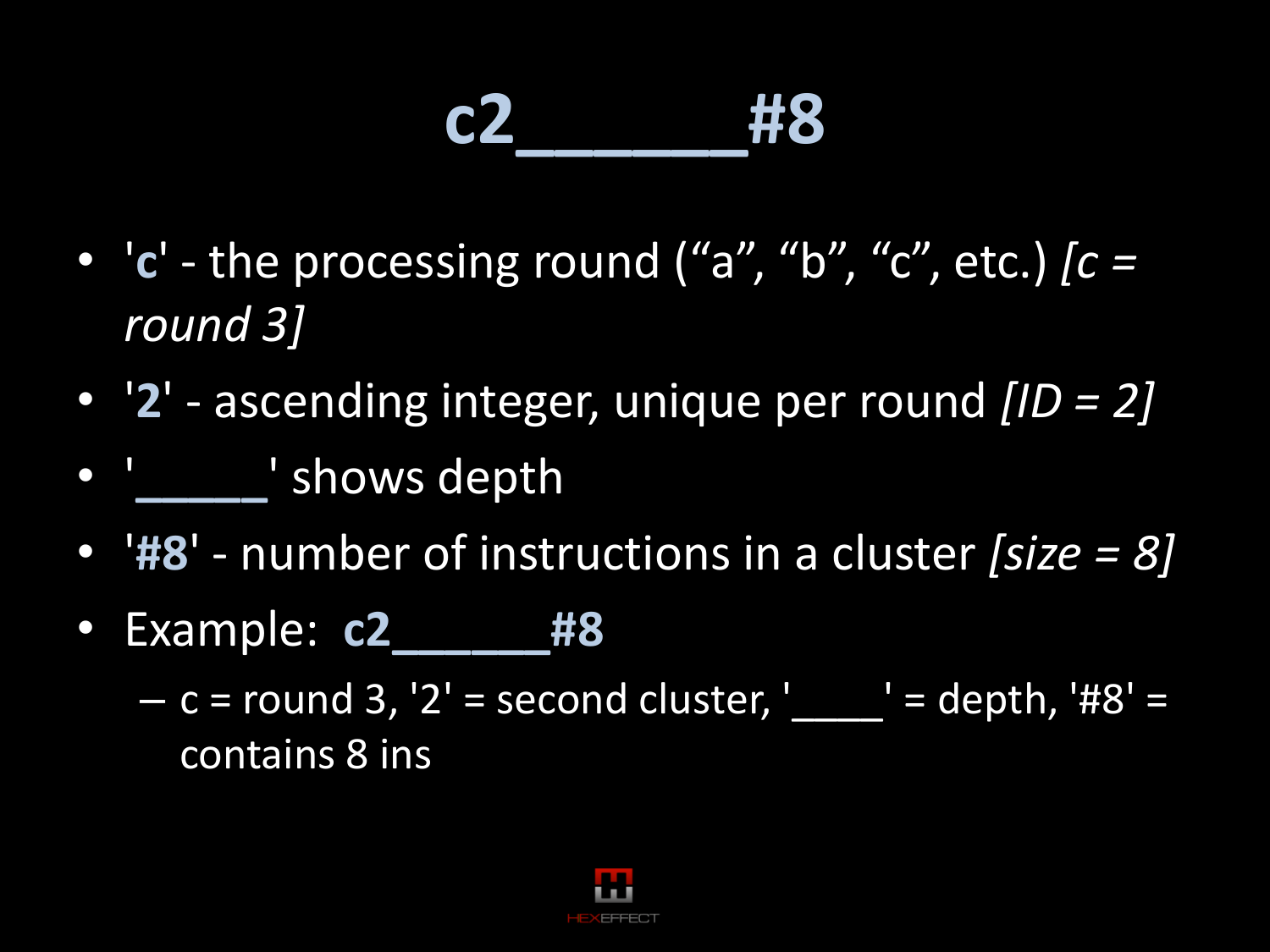### Cluster Sample

• > VirtualDeobfuscator.py -c -d 1 Loop 1 Loop 2 if (only) {<br>} \_asm { mov eax, 0xDEADBEEF } only = false; }

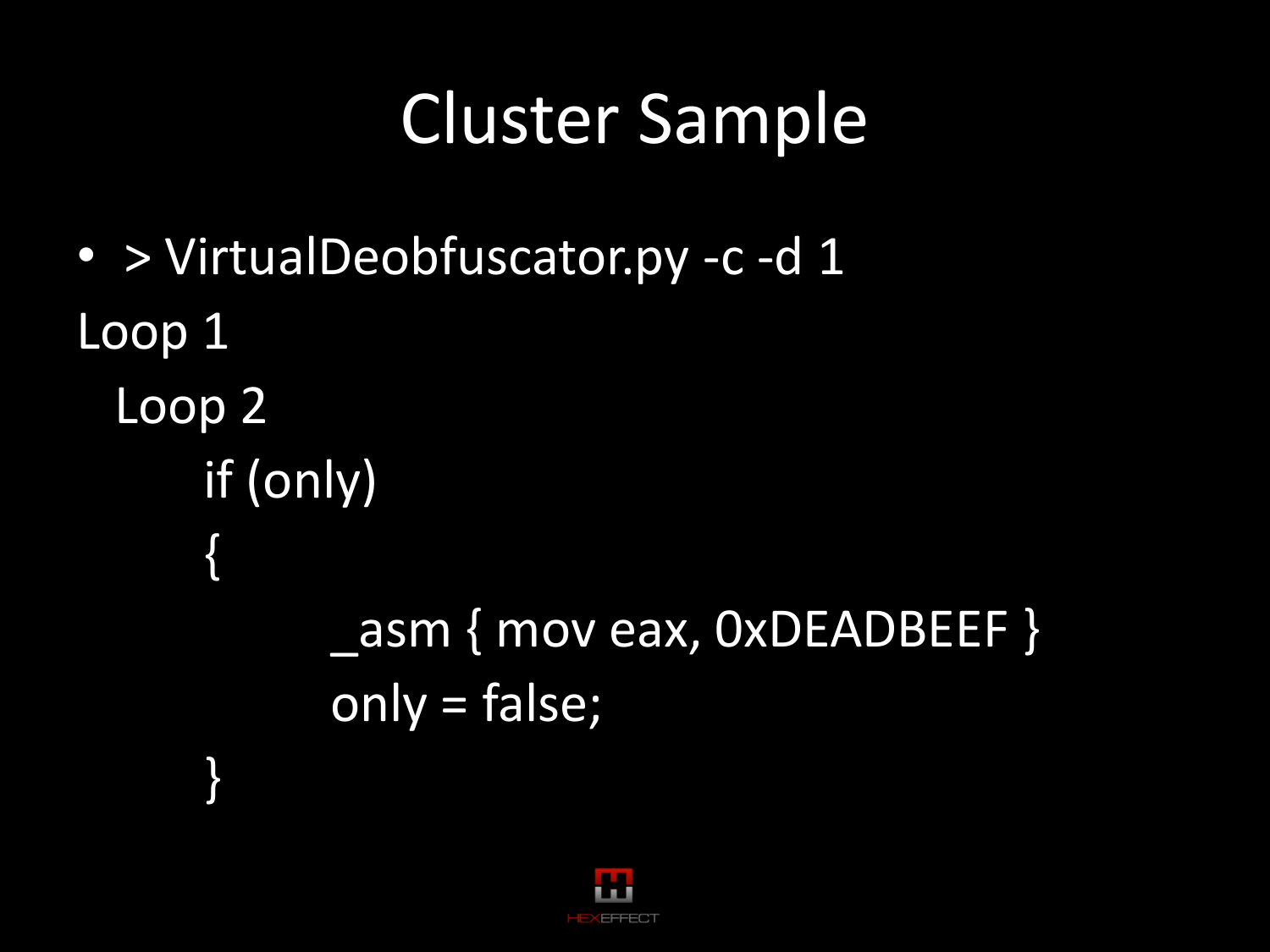#### Console output...what's all that about

C:\Windows\system32\cmd.exe C:\Users\Jason\Desktop\HexEffect\Cons\BlackHat>python UirtualDeobfu<sub>r</sub>  $-c-d1$ Uirtual Deobfuscator ver 0.4 HexEffect Loading packages... running with lxml.etree lread xml Writing new cluster orig\_cluster.txt Building frequency graph from: [a\_cluster.txt] Writing frequency graph  $-$  a\_freq.txt Compressing basic blocks.. Writing window/new cluster table – a window sz.txt Writing compression backtrace - a\_bt\_win\_sz.txt Create clustering... Backtrace - Verification of new cluster  $-$  a backtrace.txt Writing new cluster – a\_cľuster.txt Building frequency graph from: [b\_cluster.txt] Writing frequency graph - b\_freq.txt Greedy round b:--Create greedy clustering.................................. \* Writing new cluster - b\_cluster.txt<br>Writing greedy backtrace | — b\_bt\_greedy.txt<br>Greedy backtrace — Verification of new cluster - b\_backtrace.txt Create Complete Backtrace [round 1] reading backtrace file: b\_backtrace.txt reading backtrace file: a\_backtrace.txt writing all\_backtrace.txt Writing backtrace for validation: validate.txt<br>— reading backtrace for validation: validate.txt..................... . . . . . . . . . . . . . . . . . m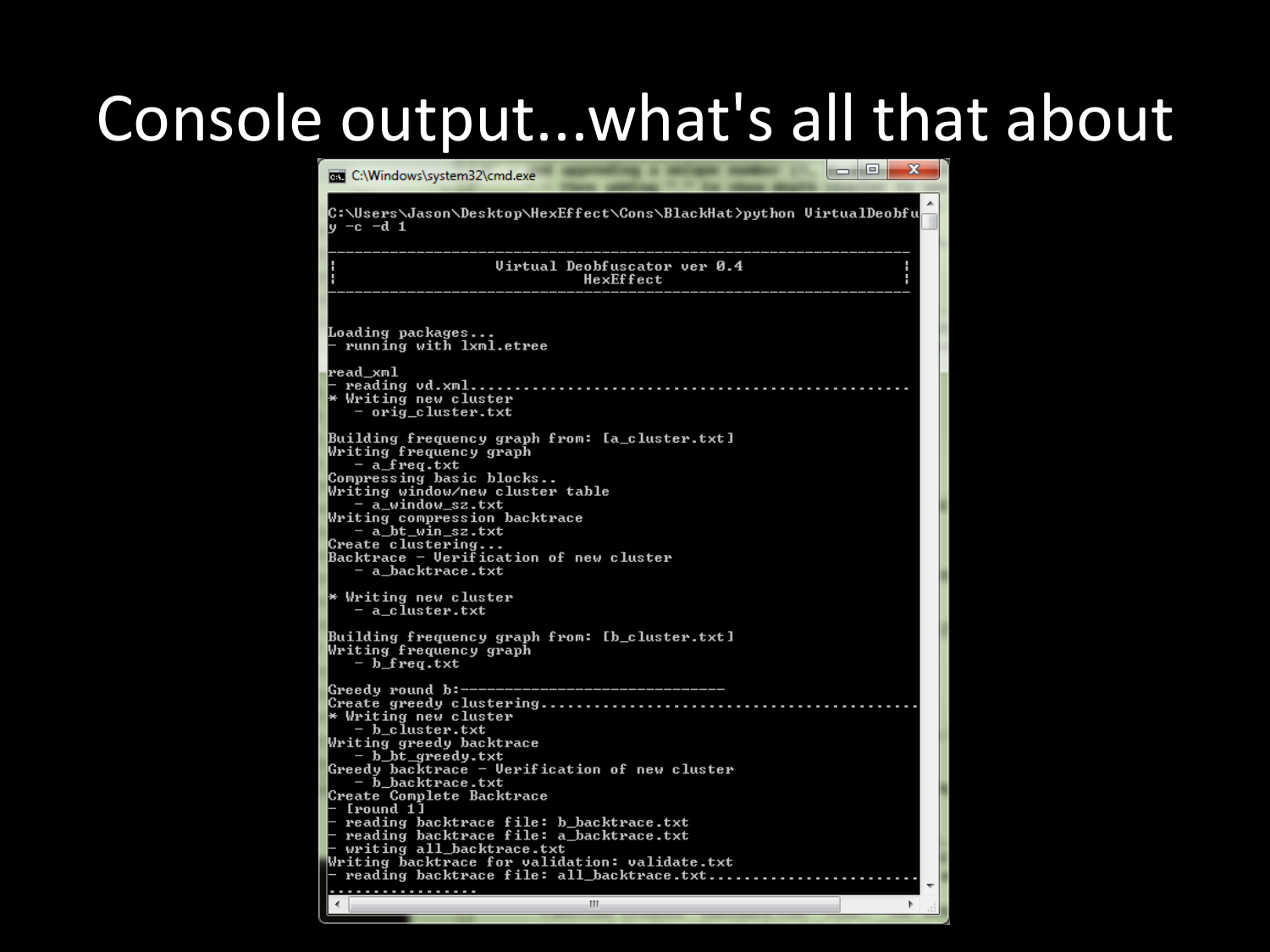## Clustering Loop sample

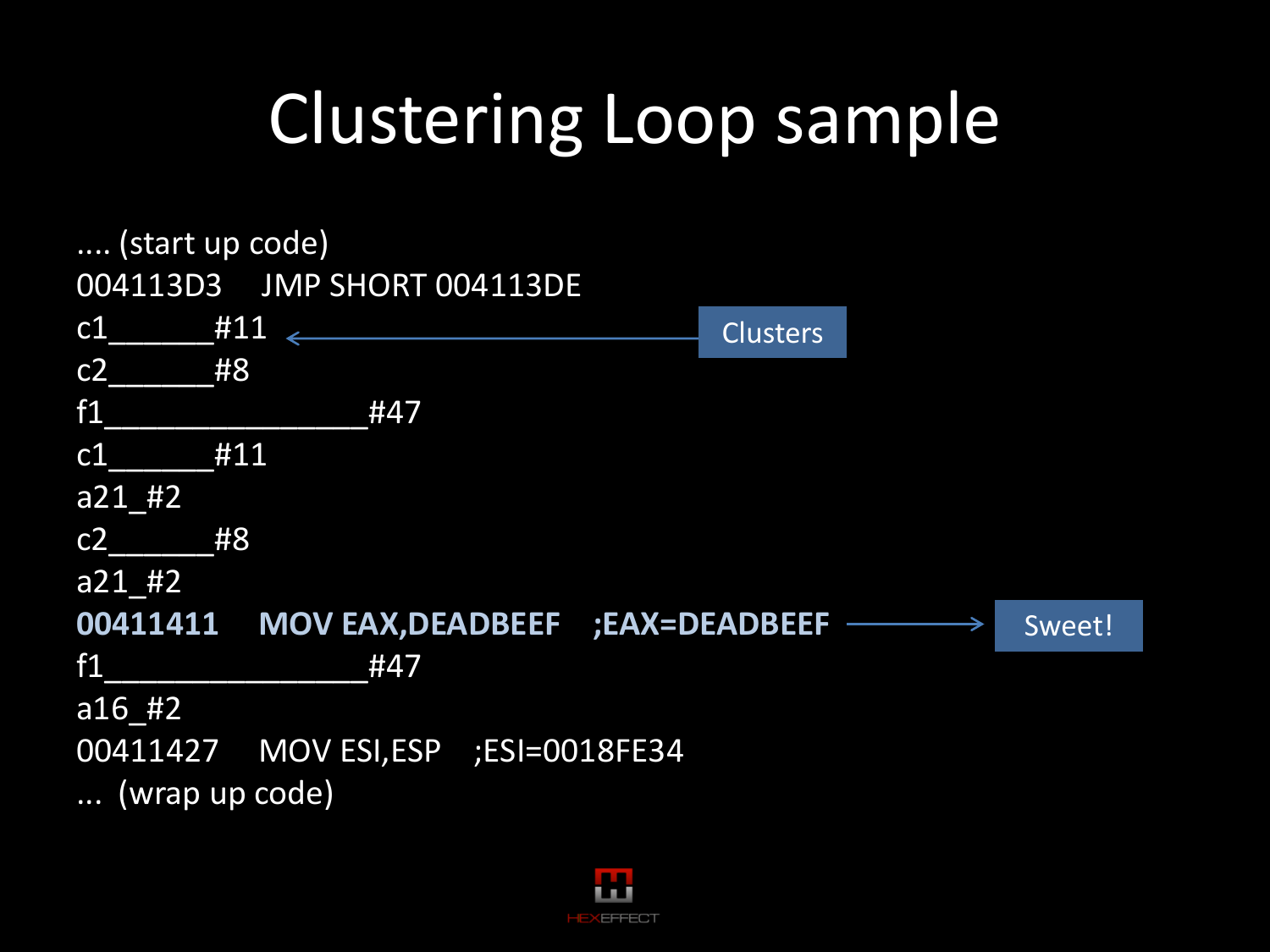#### Clustering Sample – Code Virtualizer

OR AX, 0xC0A1 ; ax = DEAD – Original Code

| $\cdots$                            |       |                                         |
|-------------------------------------|-------|-----------------------------------------|
| 42D6BC NOP                          |       |                                         |
| 42D6BD JMP 0049E22D                 |       | A lot of instructions folded up in k7   |
| 49E22D PUSH OFFSET 0049D34B         |       | cluster. This cluster likely represents |
| 49E232 JMP 00499130                 |       | the interpreter's loading of the        |
| k7                                  | #3508 |                                         |
|                                     |       | emulator, loading of bytecode,          |
| 499B7D MOV AX, WORD PTR SS: [ESP]   |       | simulated CPU pipeline (prefetch,       |
| 499B81 PUSH EAX                     |       | decode, execute). 3,508 ins worth.      |
| 499B82 JMP 0049AC87                 |       |                                         |
| 49AC87 PUSH ESP                     |       |                                         |
| 49AC88 POP EAX                      |       |                                         |
| 49AC89 JMP 0049D056                 |       | Starting area for unique translation    |
| 49D056 ADD EAX,4                    |       |                                         |
| 49D05B ADD EAX,2                    |       |                                         |
| 49D060 XCHG DWORD PTR SS:[ESP], EAX |       |                                         |
| 49D063 POP ESP                      |       |                                         |
| 49D064 OR WORD PTR SS:[ESP], AX -   |       | <b>GOLDEN! AX becomes DEAD</b>          |
| 49D068 PUSHFD                       |       |                                         |
| 49D069 JMP 004993DE                 |       |                                         |
| k8                                  | #3196 |                                         |
|                                     |       |                                         |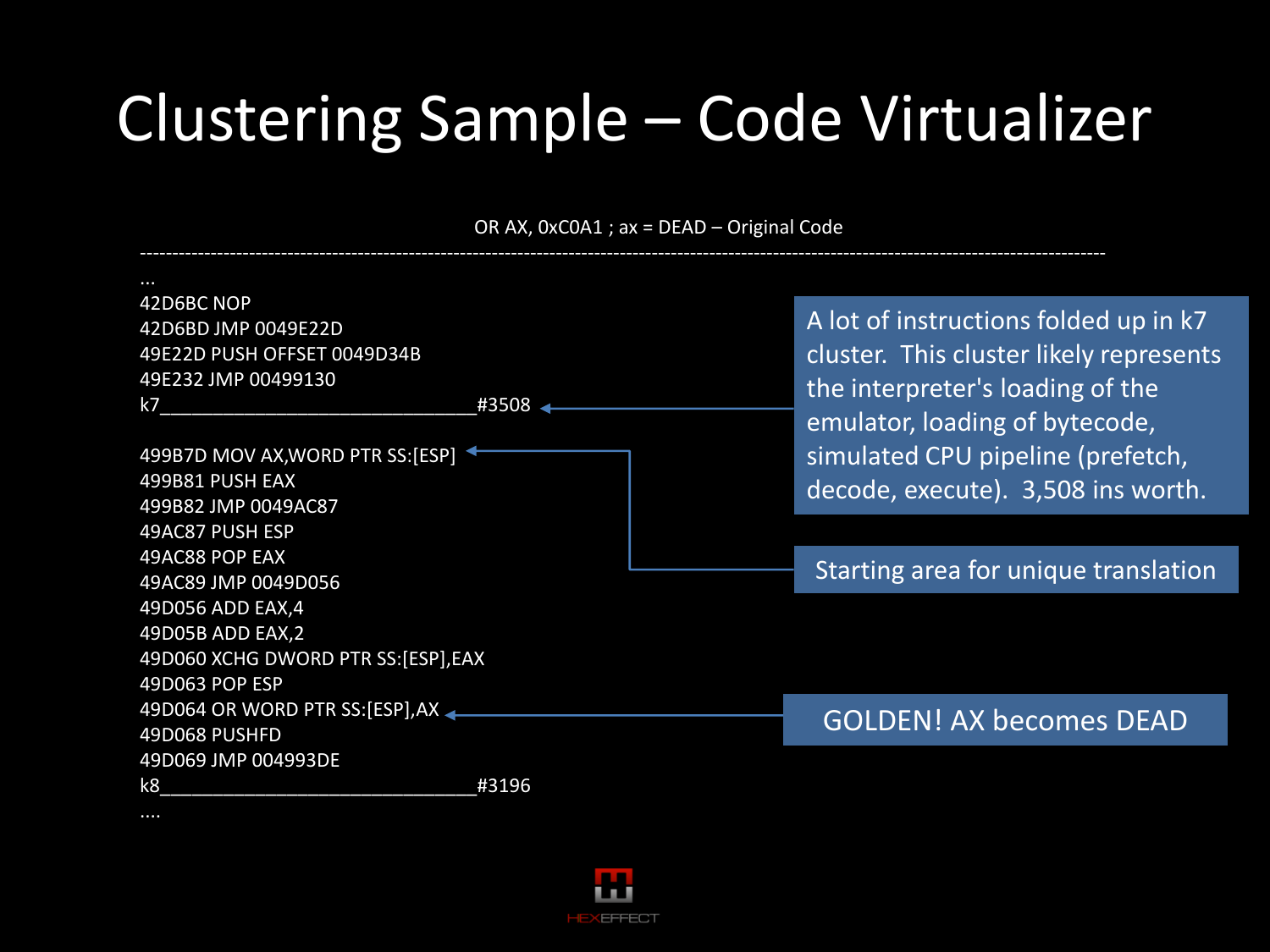#### Step 1: A Deeper Dive - Internals

• Create Frequency Graph - freq\_graph[]

| cluster line numbers                     |                             |
|------------------------------------------|-----------------------------|
| $4113D3 - [13]$                          | This ins @ 4113d5 occurs on |
| 4113D5 - [44, 77, 115, 148] $\leftarrow$ | lines 44, 77, etc it is the |
| 4113D8 - [45, 78, 116, 149]              | beginning of a basic block  |
| 4113DB - [46, 79, 117, 150]              |                             |
| 4113DE - [14, 47, 80, 118, 151] $+$      | A new basic block begins    |

|                 | 004113D5 loc 4113D5: |            |                    |
|-----------------|----------------------|------------|--------------------|
| 00411305        |                      | mov        | eax, [ebp+var_20]  |
| 00411308        |                      | add        | eax. 1             |
| <b>004113DB</b> |                      | mov        | [ebp+var 20], eax  |
| <b>004113DE</b> |                      |            |                    |
|                 | 004113DE loc 4113DE: |            |                    |
| <b>004113DE</b> |                      | <b>CMD</b> | $[ebp+var_20]$ , 4 |

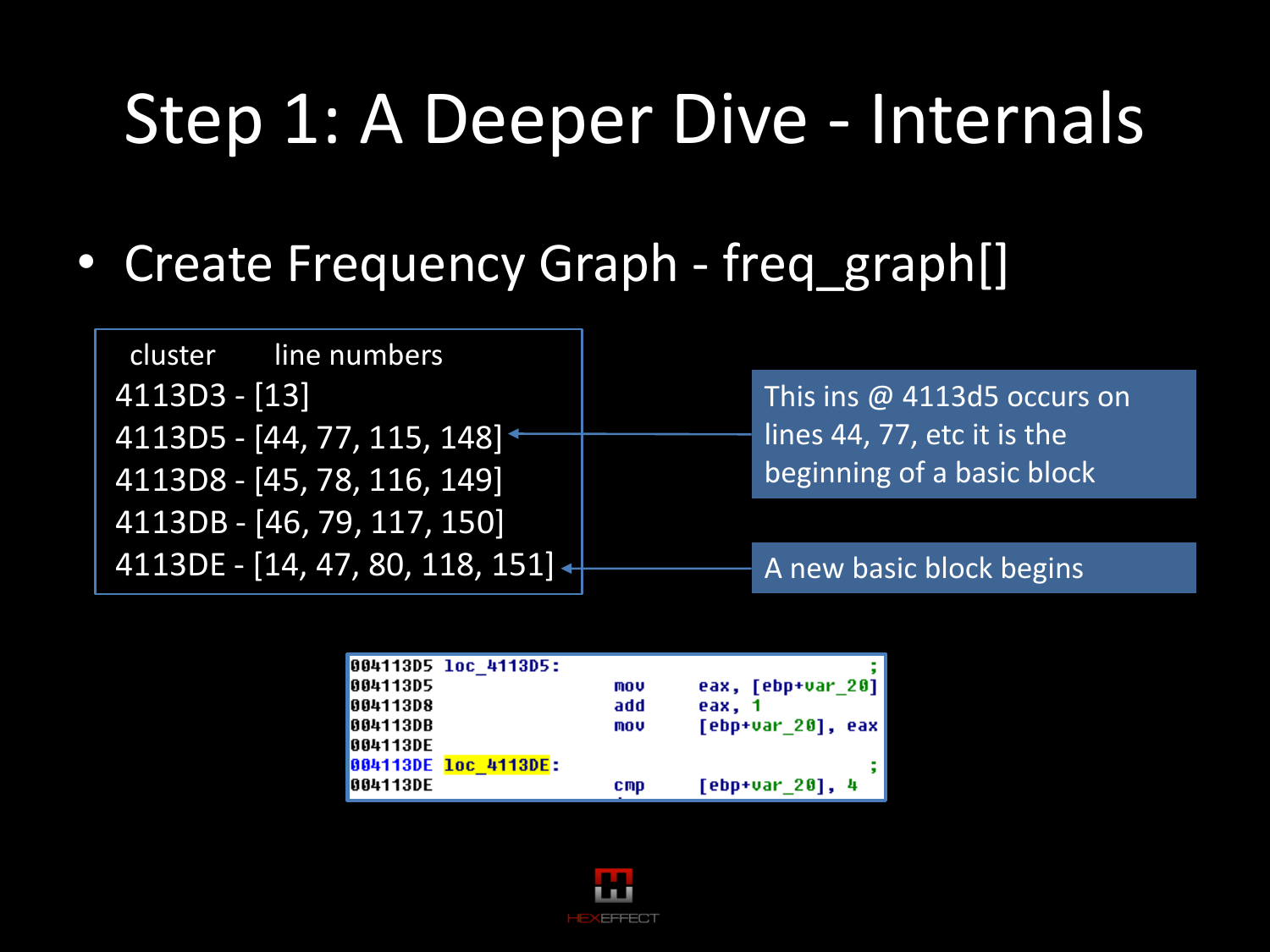### Step 2: Compress Basic Blocks

- Window size window [] A table of window sizes for each cluster with an cluster id
- Only done once

```
cluster window size new cluster id
4113A1 - [(1, 4113A1)]
4113A3 - [(1, 4113A3)]
....
4113D3 - [(1, 4113D3)]
4113D5 - [(3, 316_443)] \leftarrow Our new cluster with size 3
```

```
 cluster line numbers 
4113D3 - [13]
4113D5 - [44, 77, 115, 148]
4113D8 - [45, 78, 116, 149]
4113DB - [46, 79, 117, 150]
4113DE - [14, 47, 80, 118, 151]
```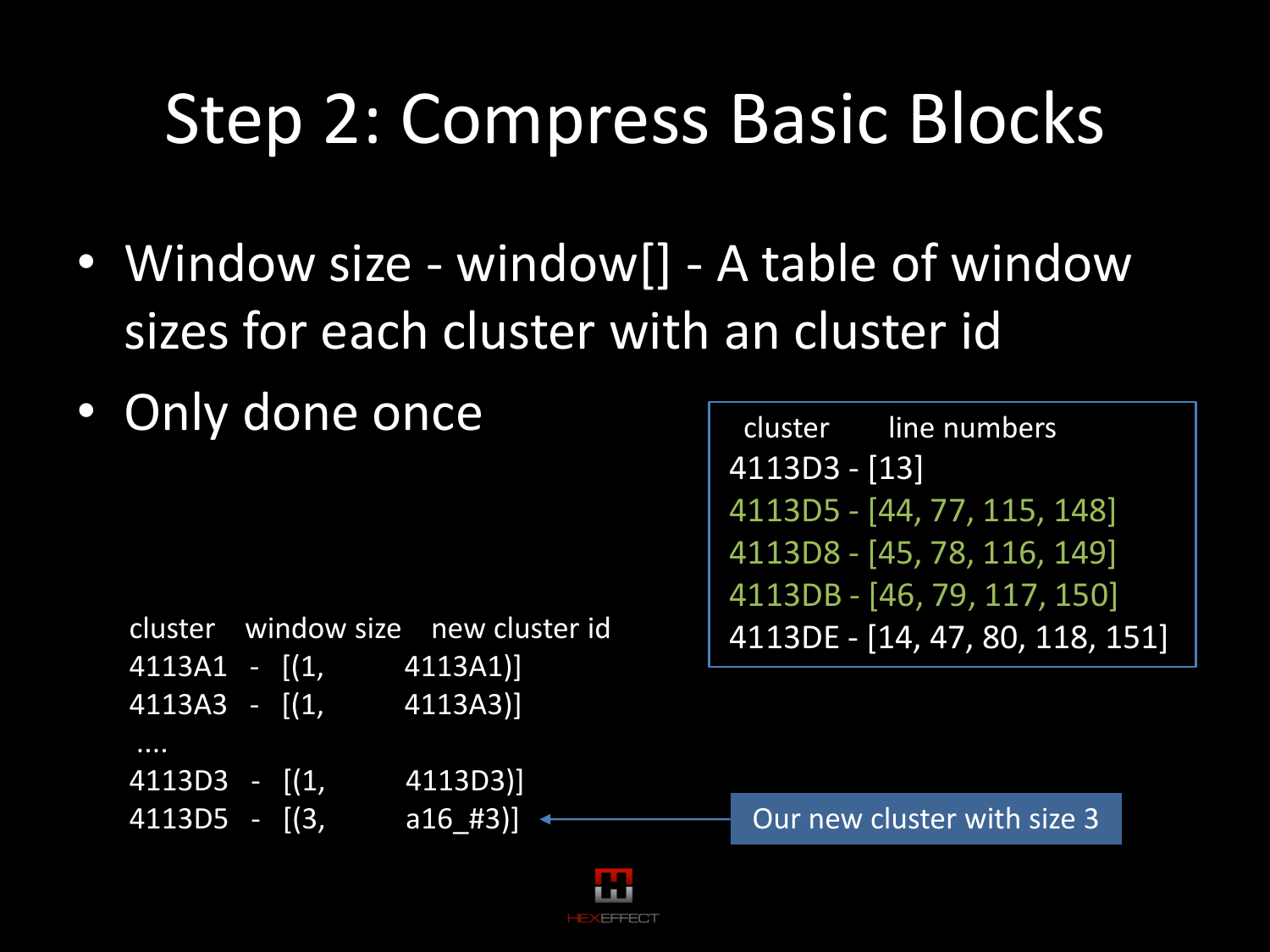## Step 3: Greedy Clustering

- Greedy refs cluster list, then iterates through this list looking for more matches
- Recursive

4113A0

 $a$  a1 #2 <- a a1 #2 + a a2 #3 match - will become new cluster  $b1$  #5 a\_a2\_#3

```
a_{a1} = 42 <- a_a1_\#2 + a_a2_\#3 match - will become cluster b1 \#5
```

```
a_a2_#3
```

```
a a1 #2 <- no match, but could be another match for a1,a3
```

```
a_a3_#8
```
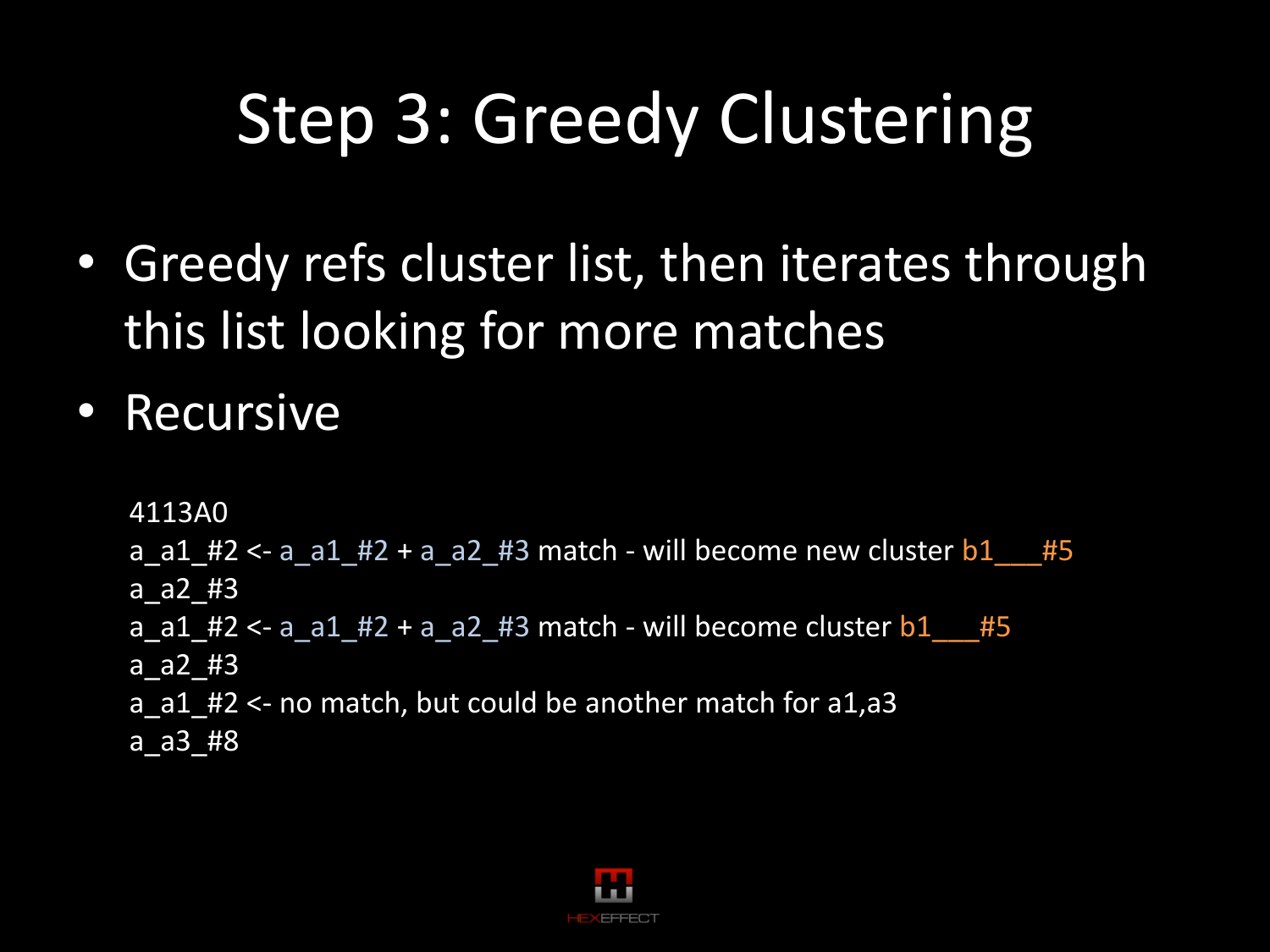#### Step 4: Back tracing

• Optional – Testing purposes

– Verify clustering is working



```
a55_#2 419C46 419C48 
a456_#5 41C2E0 41C2E2 41C2E5 41C2E8 41C2EA 
a601_#4 41CCE3 41CCE4 41CCE5 41CCE7 
a78_#2 419D09 419D0B
```
Round A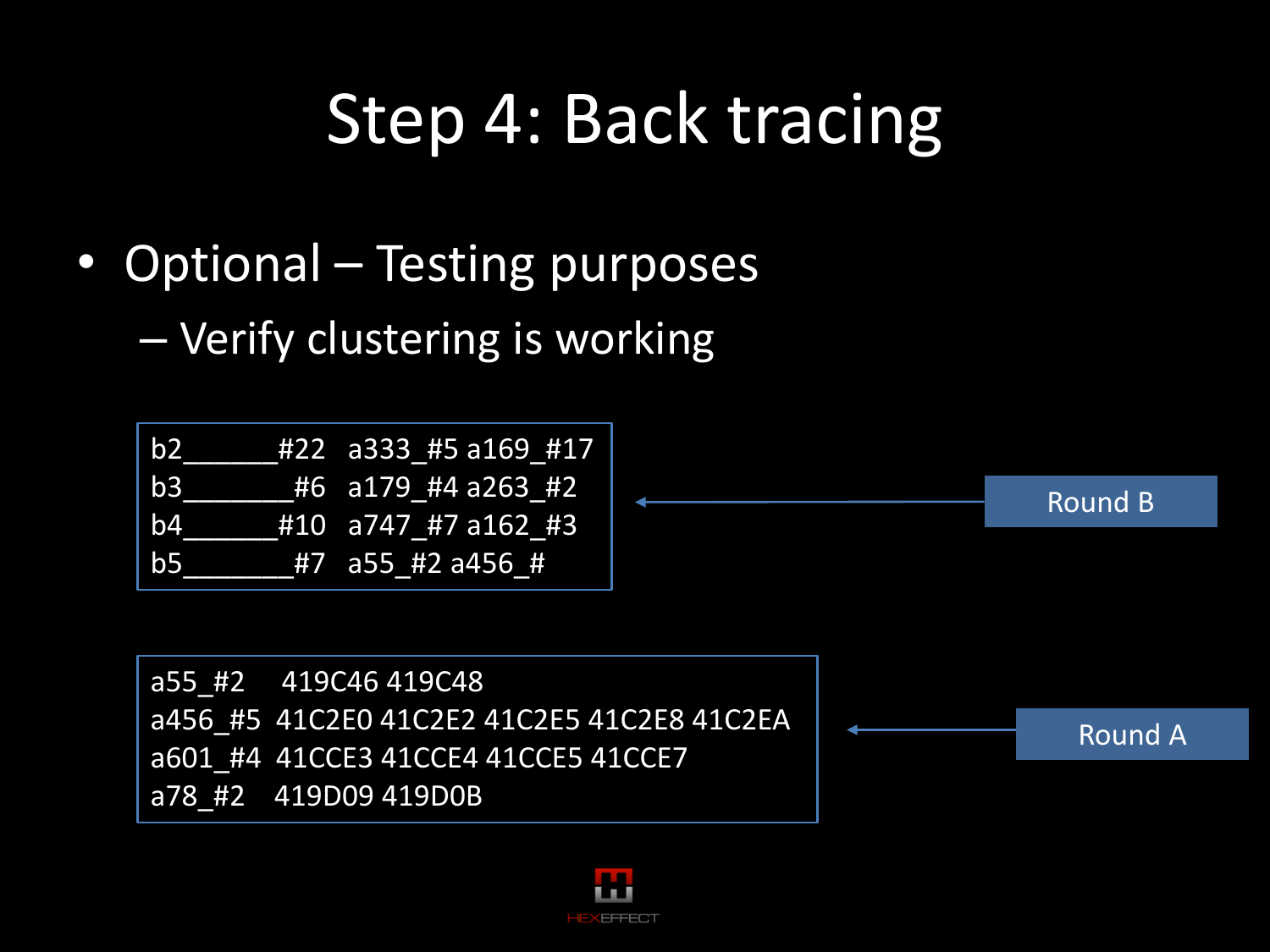### Step 5: Last Clustering Step

• New Clusters - new cluster lst[]



• From here repeat the steps until no more clusters

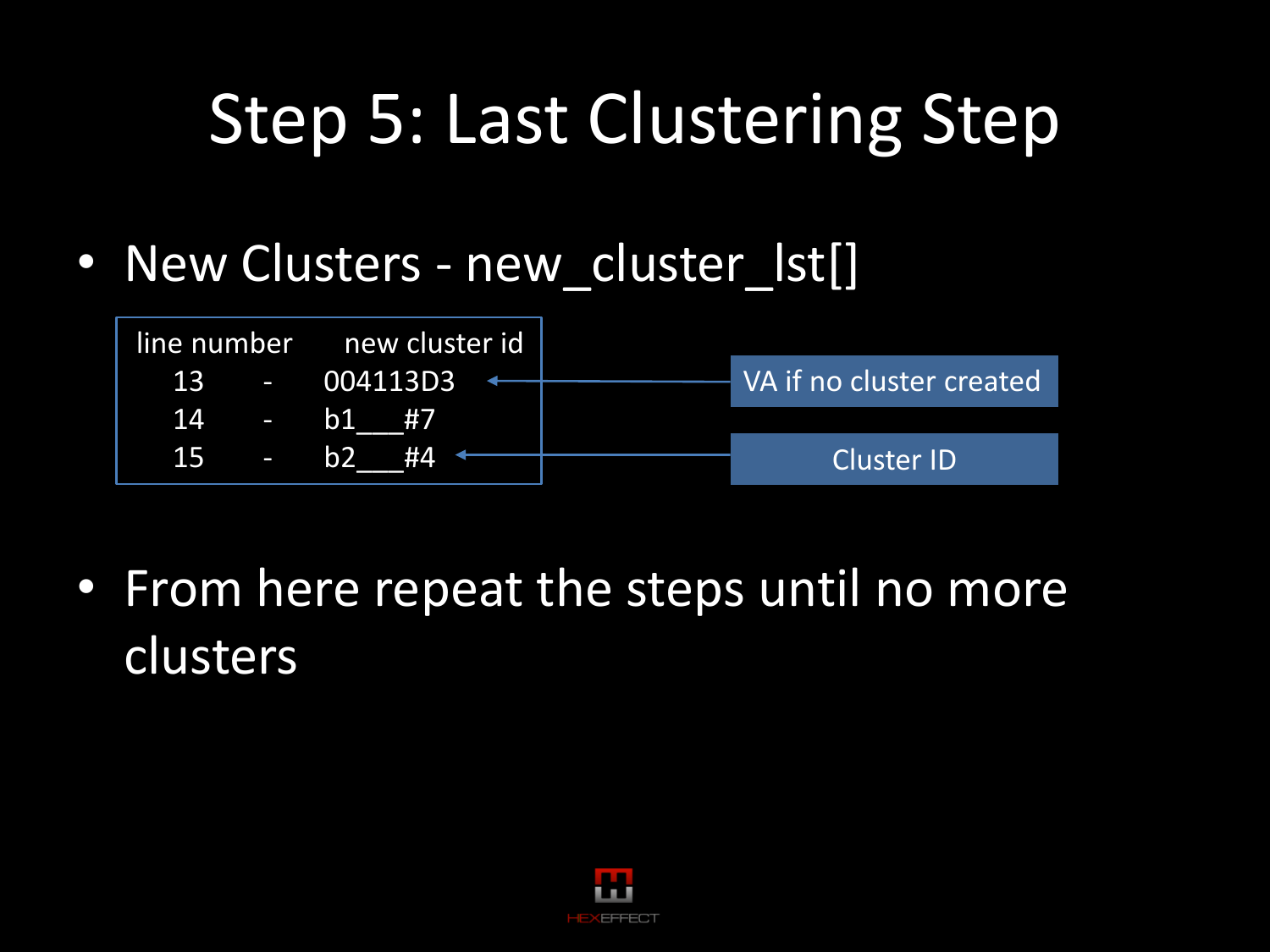## Step 6: Final Step

• Final\_assembly.txt

4113D3 JMP SHORT 004113DE

c1 #11

f1\_\_\_\_\_\_\_\_\_\_\_\_\_\_\_#47

f1  $#4$ 

a21\_#2

411411 MOV EAX, DEADBEEF <-

What we are interested in

- Last Cluster file (round cluster.txt)
	- 4113D3 c1 #11 f1\_\_\_\_\_\_\_\_\_\_\_\_\_\_\_#47 a21\_#2 411411 f1\_\_\_\_\_\_\_\_\_\_\_\_\_\_\_#4

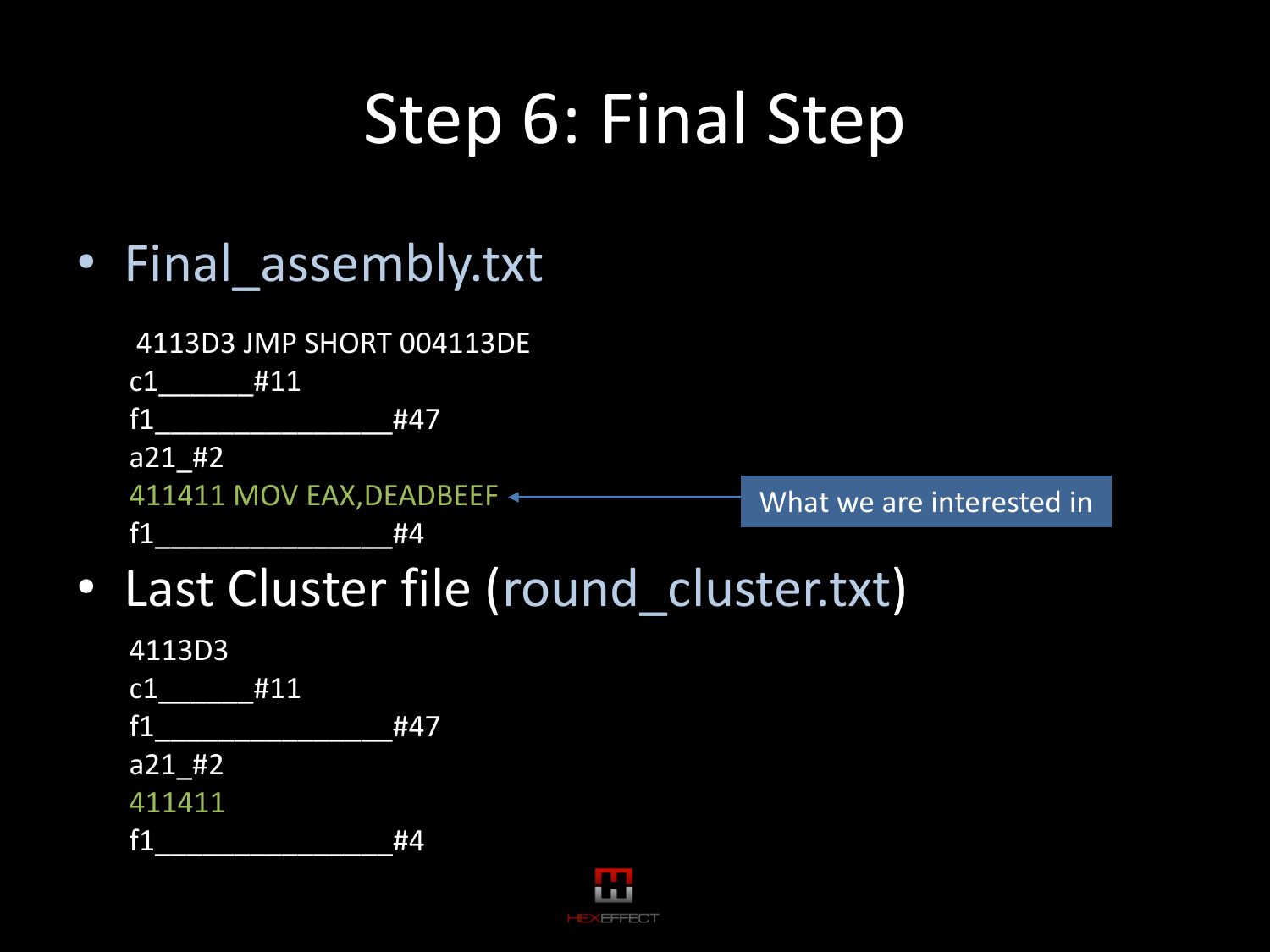#### More on Formatting

| k2              |      | #3265 | $[15, 990]$ 15 (5807)   |
|-----------------|------|-------|-------------------------|
| e <sub>32</sub> | #101 |       | [16, 224] 16 (9072)     |
| e56             | #76  |       | (9173)                  |
| e57             | #101 |       | (9249)                  |
| f34             | #173 |       | $[19, 205]$ 19 (9350)   |
| g18             | #343 |       | $[20, 35]$ 20 (9523)    |
| f37             | #173 |       | (9866)                  |
| f38             | #179 |       | (10039)                 |
| e <sub>64</sub> | #79  |       | (10218)                 |
| k3              |      | #2919 | $[24, 47]$ 24 $(10297)$ |

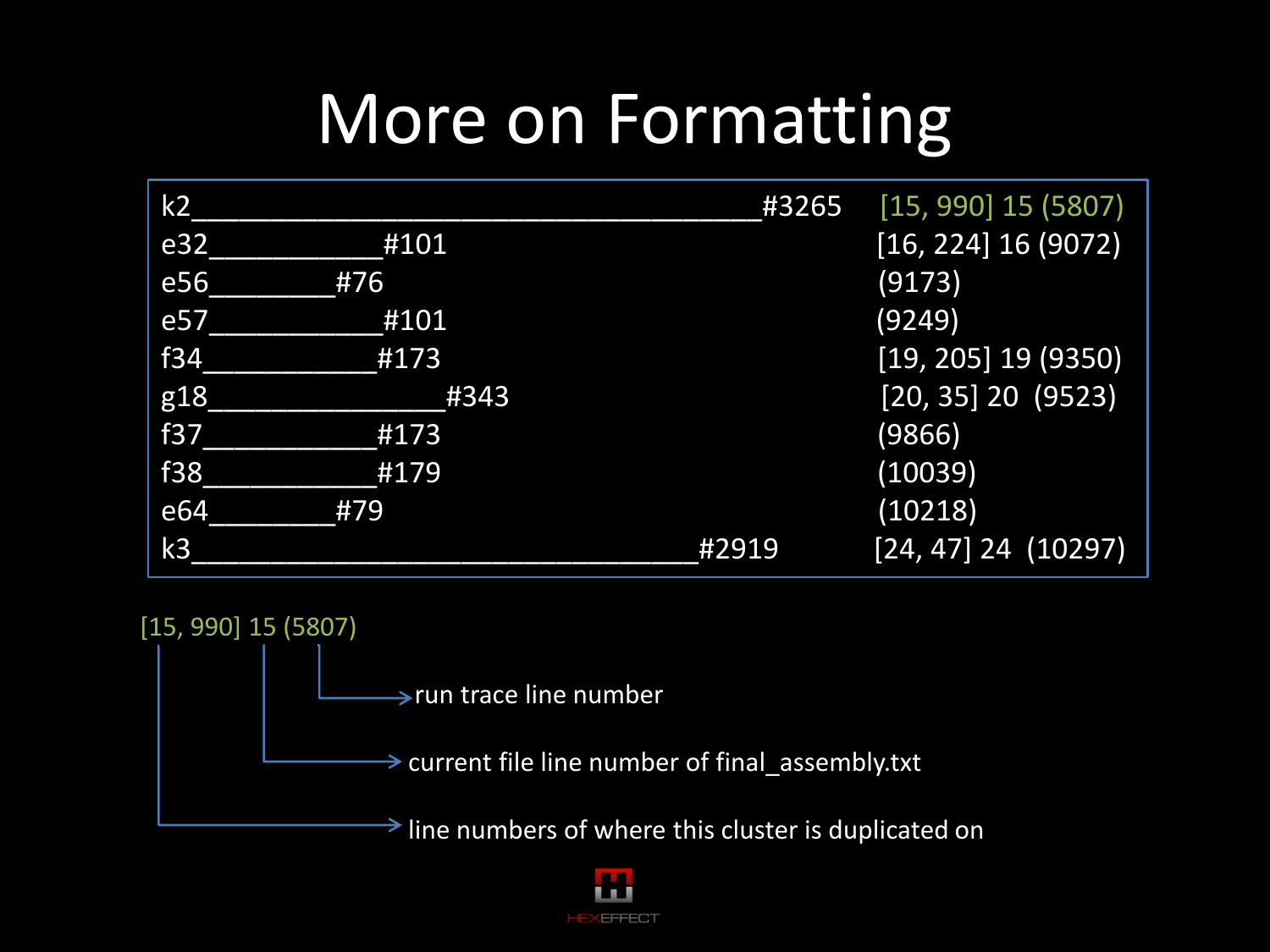# **Chunking**

- Grouping of instructions based on cluster
- Found in DIR 'chunk cluster'
- f34 **https://doi.org/19.asm (19 is line num)** – Not intended to be assembled (.asm) for color syntax in vi
- Can compare same clusters

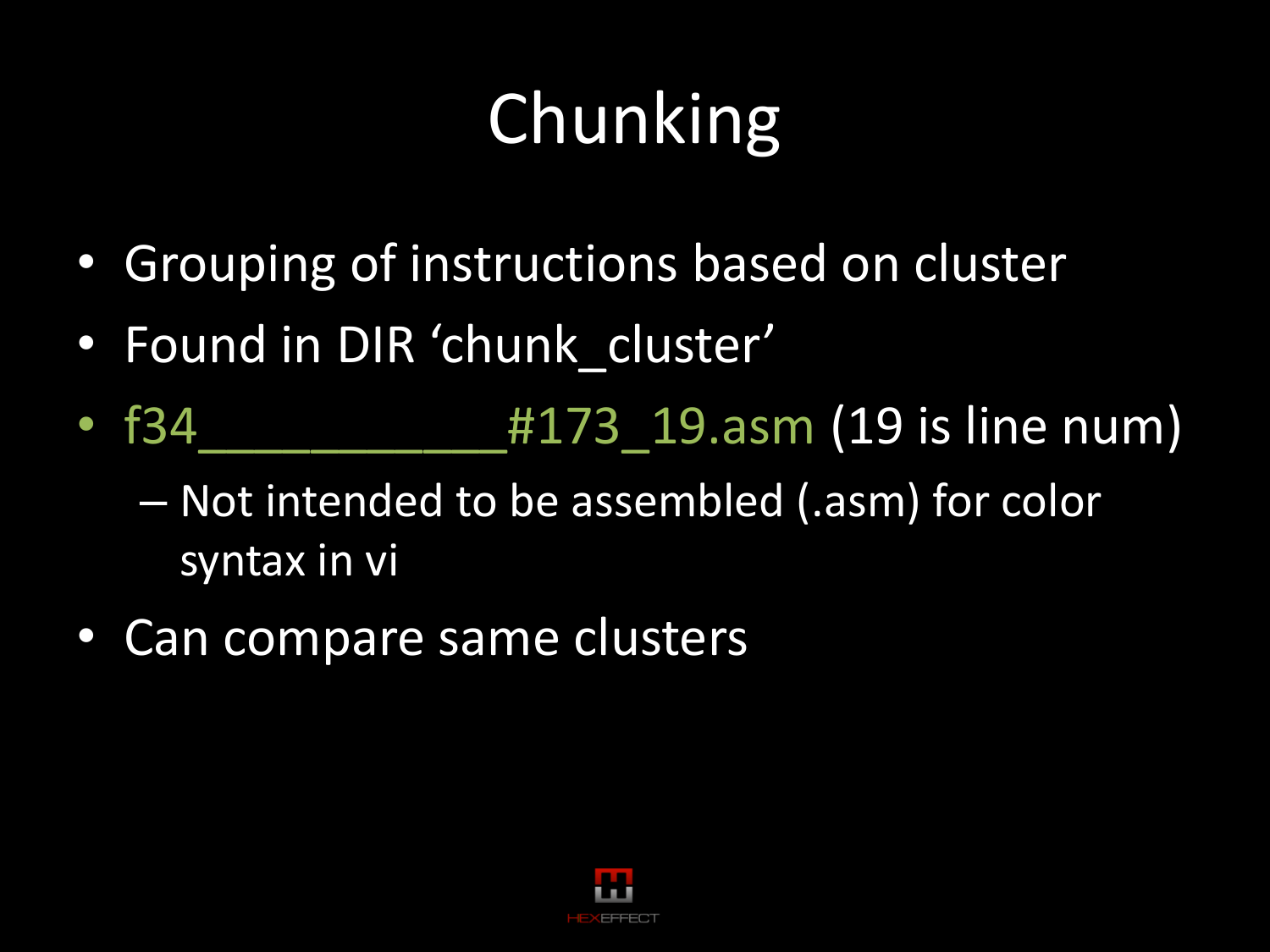# Chunking Sections (-s size)

| k <sub>2</sub> |      | #3265 [15, 990] 15 (5807)              |
|----------------|------|----------------------------------------|
| e32            | #101 | [16, 224] 16 (9072)                    |
| e56            | #76  |                                        |
| e57            | #101 |                                        |
| f34            | #173 |                                        |
| g18            | #343 | New section file called 23.txt created |
| <b>f37</b>     | #173 |                                        |
| f38            | #179 |                                        |
| e64            | #79  |                                        |
| k <sub>3</sub> |      | $[24, 47]$ 24 (10297)<br>#2919         |

VirtualDeobfuscator.py -c -d 1 -s 1300

So why create all these sections?

That is where our instructions of interest are at. After peephole optimization phase, we will have the interpreted instructions of the original program, and then we are laughing!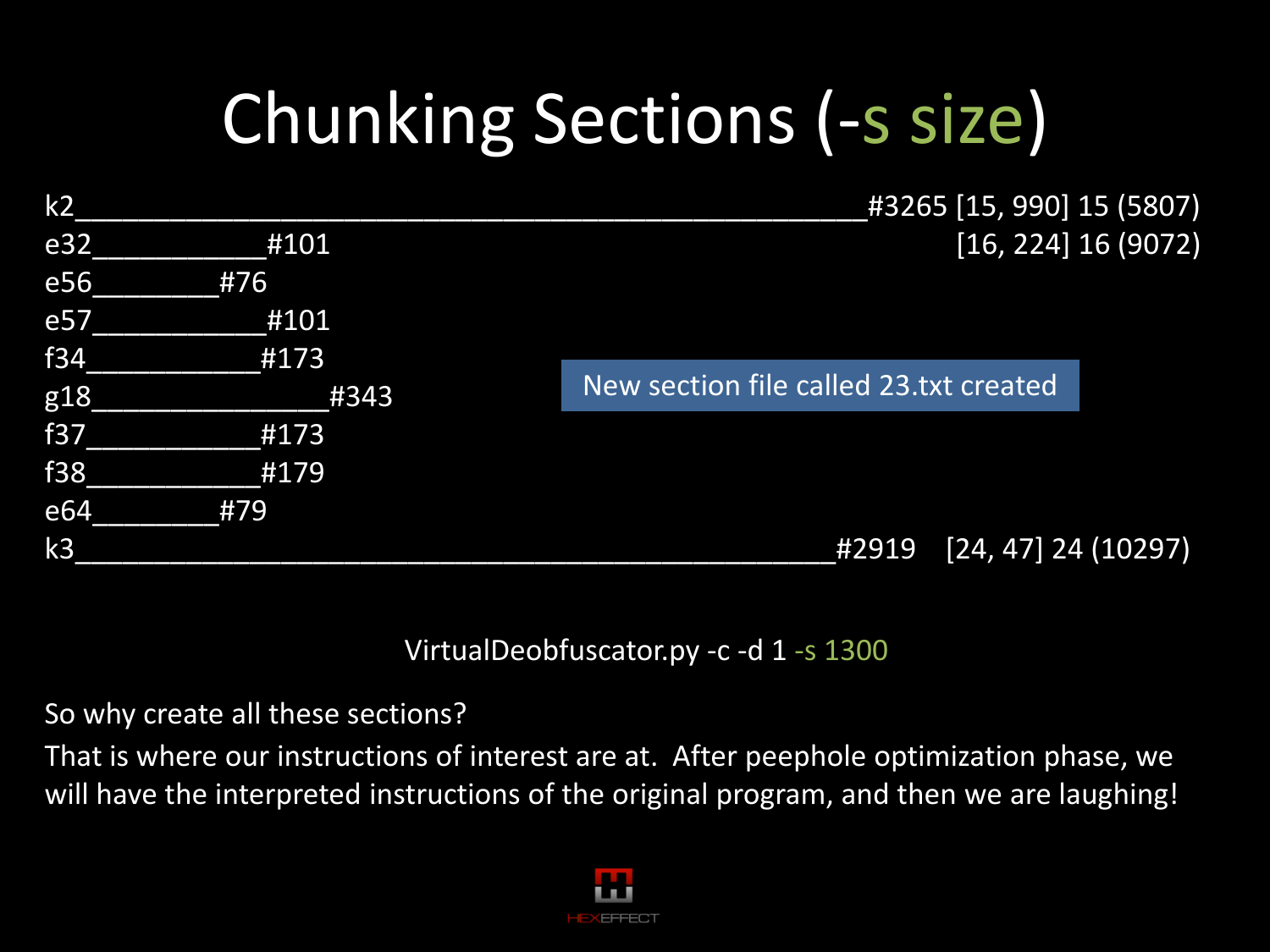# Final Tally

- BAC Blood Alcohol Calculator (77 instructions)
- Protected with VMProtect and Code Virtualizer
- ~255,000 ins
- Sections = 40,000 ins
- Virtual Deobfuscator reduced run trace by 85%
	- ~90% reduction for VMProtect
- Why so much?
	- Code obfuscations! <sigh>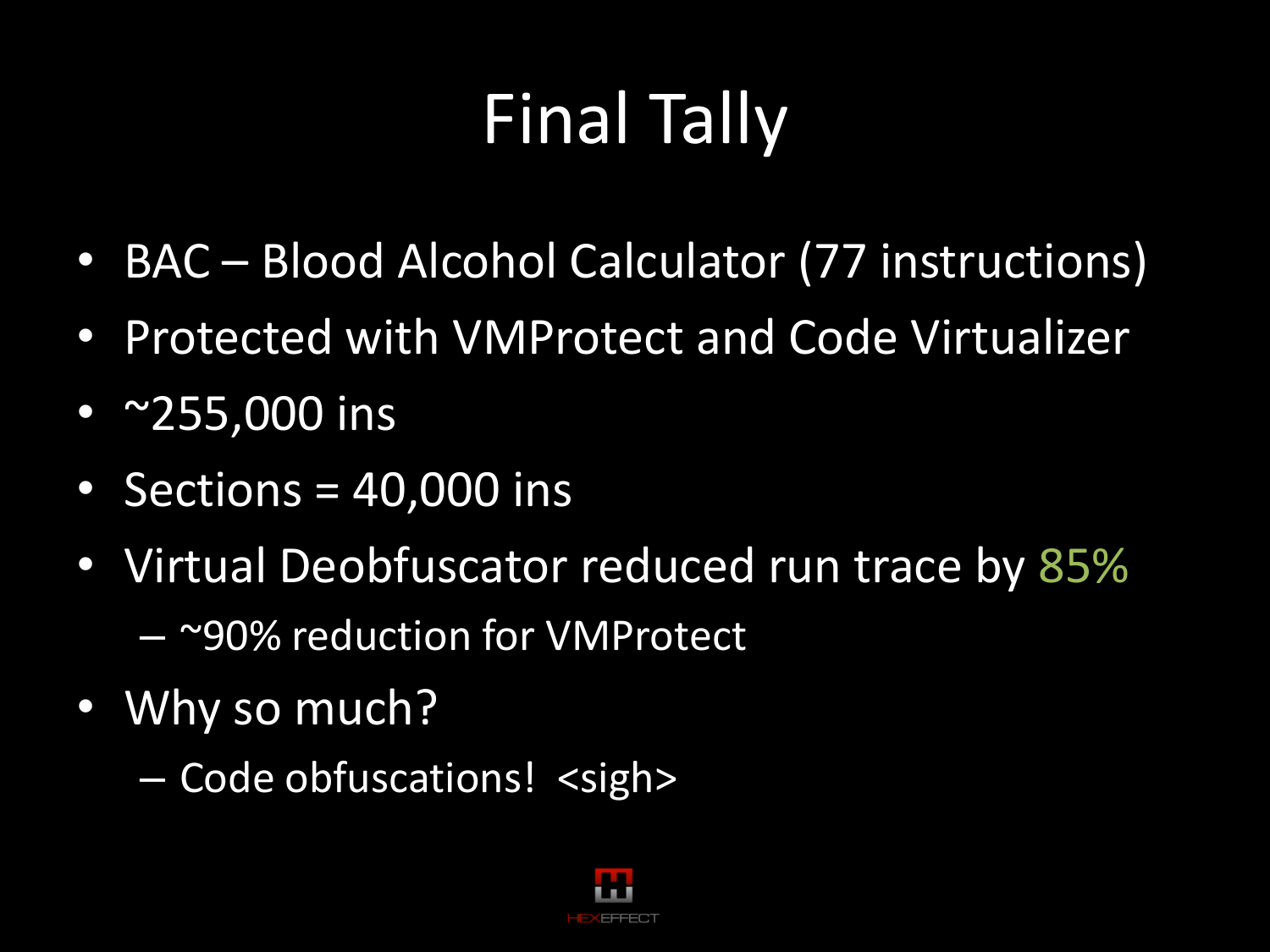#### Code Obfuscations

MOV EBP,76732756 ;EBP=76732756 AND EBP,45421A6A ;EBP=44420242 ADD EBP,39C01533 ;EBP=7E021775 JMP 0041B02B AND EBP,41EA266F ;EBP=40020665 XOR EBP,40020661 ;EBP=00000004

PUSH 100F MOV DWORD PTR SS:[ESP],EAX

POP ECX PUSH ECX

And many more…

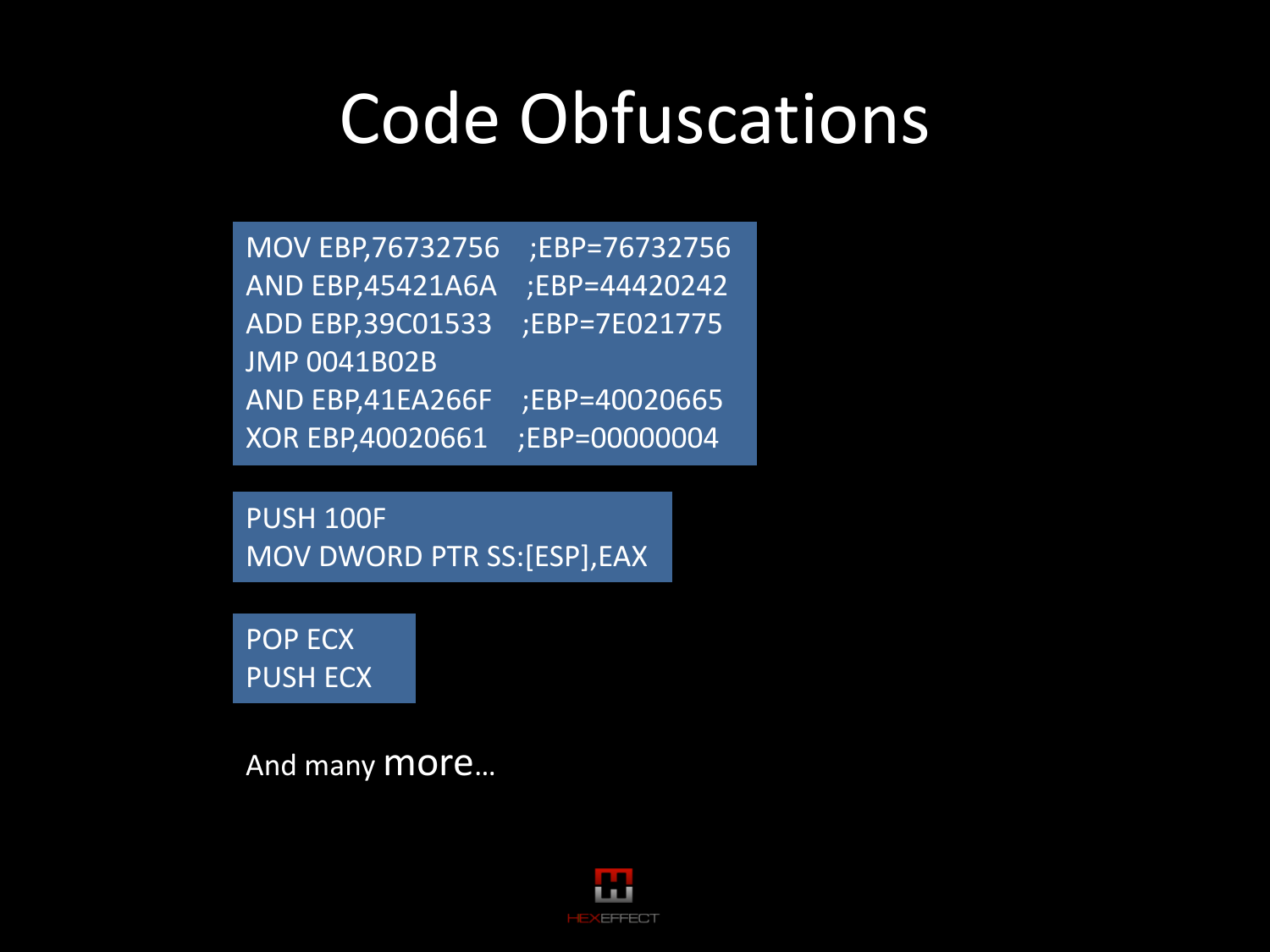#### Repackage Binary

- NASM (The Netwide Assembler)<http://www.nasm.us/>
- Used to assemble 'chunk sections' files
- Look for nasm.asm (14 nasm.asm)
- Massaging run trace
	- Assembler needs either 'h' or '0x' added to hex numbers
	- Memory refs: e.g. MOV EDX,DWORD PTR DS:[EAX\*4+\_\_pioinfo]
	- I skip over control flow breaks such as (jmp, jxx, call, rets)
	- NASM does not support LODS, MOVS, etc (instead use LODSB)
	- I removed keywords such as OFFSET, PTR, SS:, DS:
	- $-$  ST(0), ST(1) NASM chooses to call them st0, st1 etc
- > nasm -f win32 final\_assembly\_nasm.asm

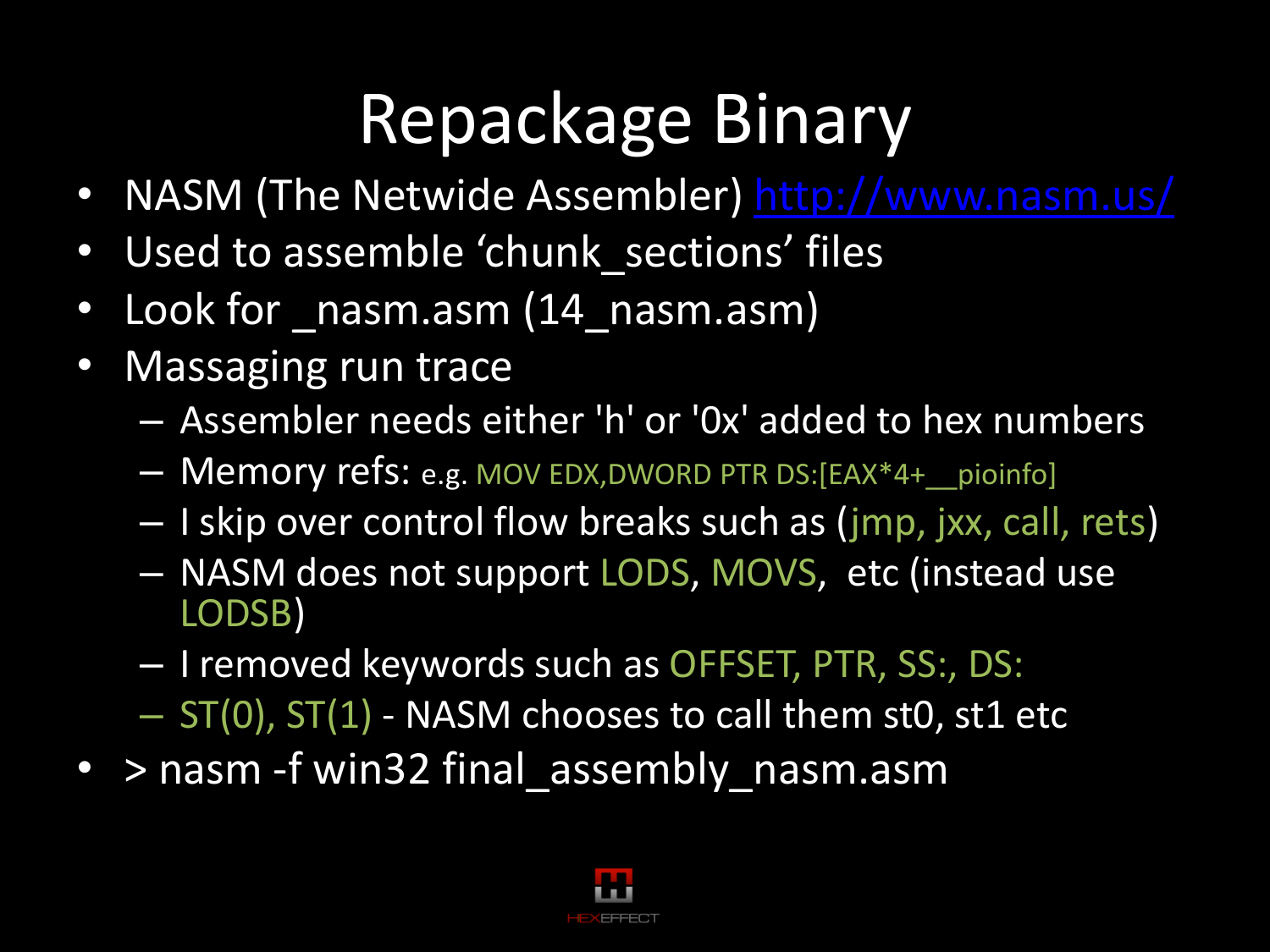#### PeepHole

- After binary repackaging, disassemble in IDA Pro
- Python plugin (VD peephole.py) to remove code obfuscations
- Generates another 'optimized' assembly file
	- Run nasm again on the optimized file for analysis in IDA Pro or whatever disassembler you prefer

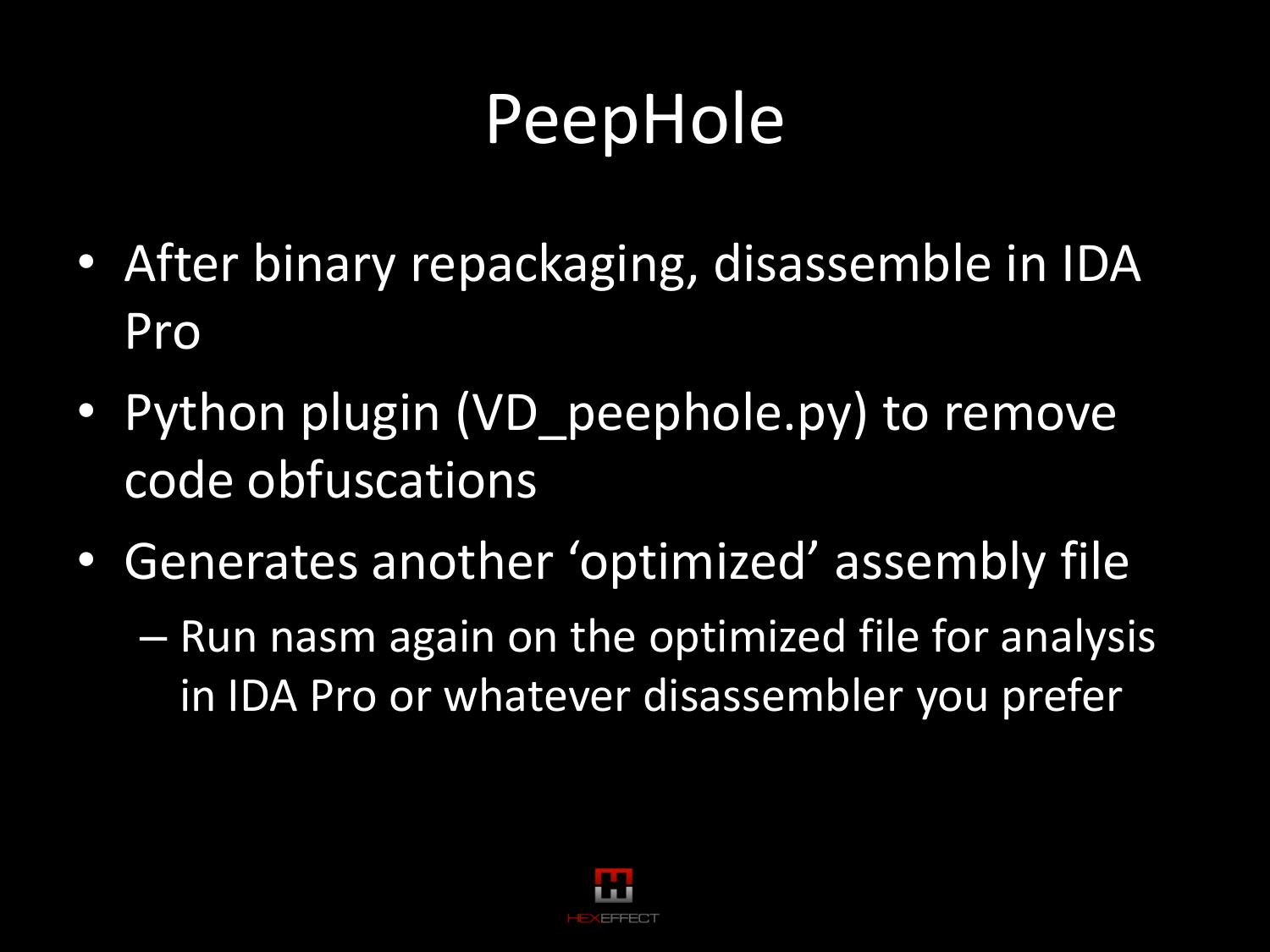# PeepHole (VD\_peephole.py)

- Example of 5 instructions VM protected
	- ADD ESP, 4
	- LEA EAX, [drinks]
	- PUSH EAX
	- PUSH "%d"
	- SCANF
- Equated to 3,329 instructions
- After machine code deobfuscation 359 instructions
- From here it was easy to hand remove code to see final equivalent instructions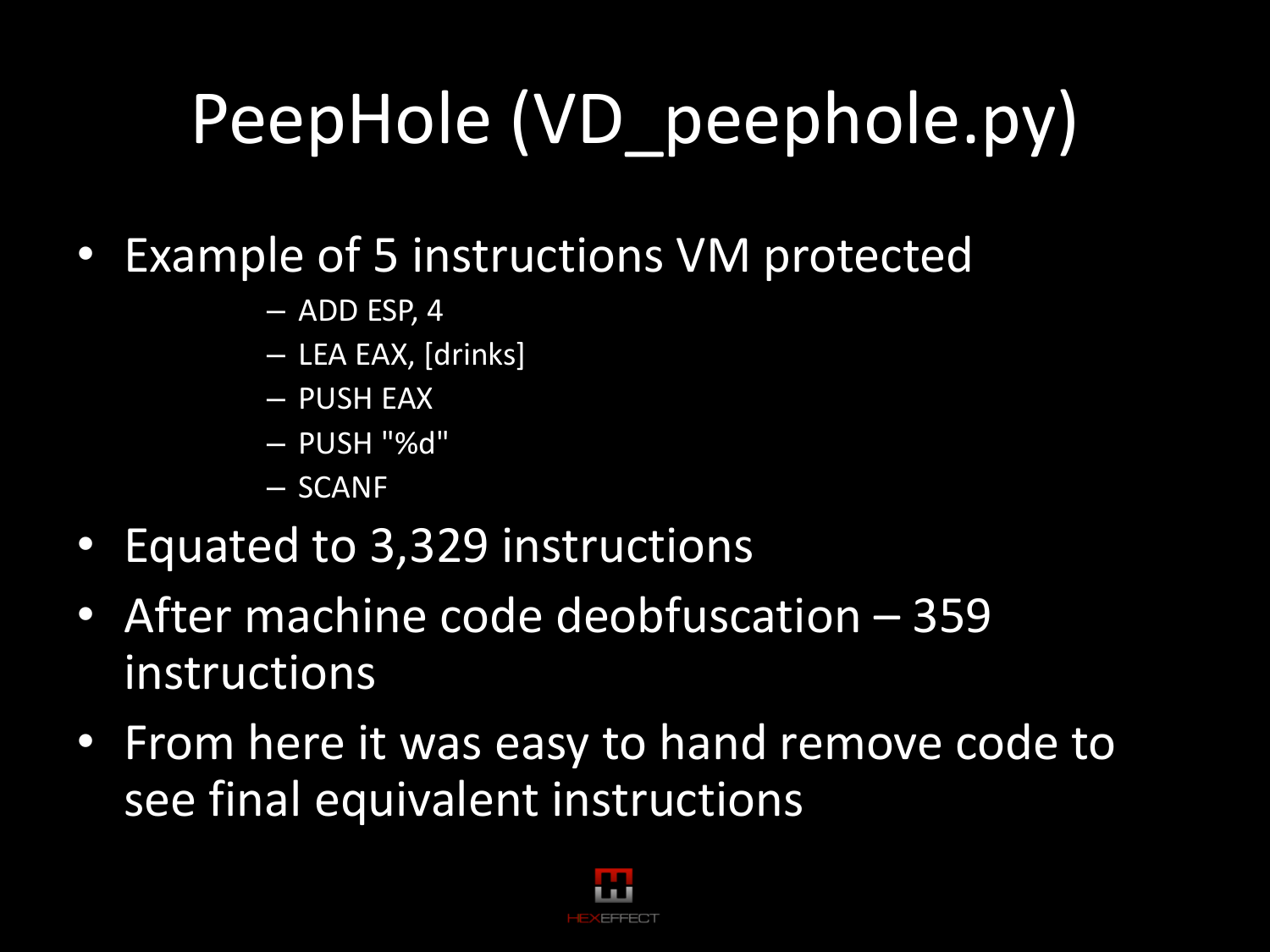#### Malware Analysis

- Win32.Klone.af uses VMProtect along with NSPack
- Able to reduce the .vmp0 section to 50 instructions
- Quickly determined:
	- Decrypt the compressed section of .nsp1 (to later be decompressed into dynamic memory)
	- Setup of local variables for VirtualAlloc
	- Setup dynamic memory for VirtualAlloc
	- Call VirtualAlloc
	- Finalize the resource section in .nsp1, so that NSPacker can decompress the newly decrypted compressed area of the malware

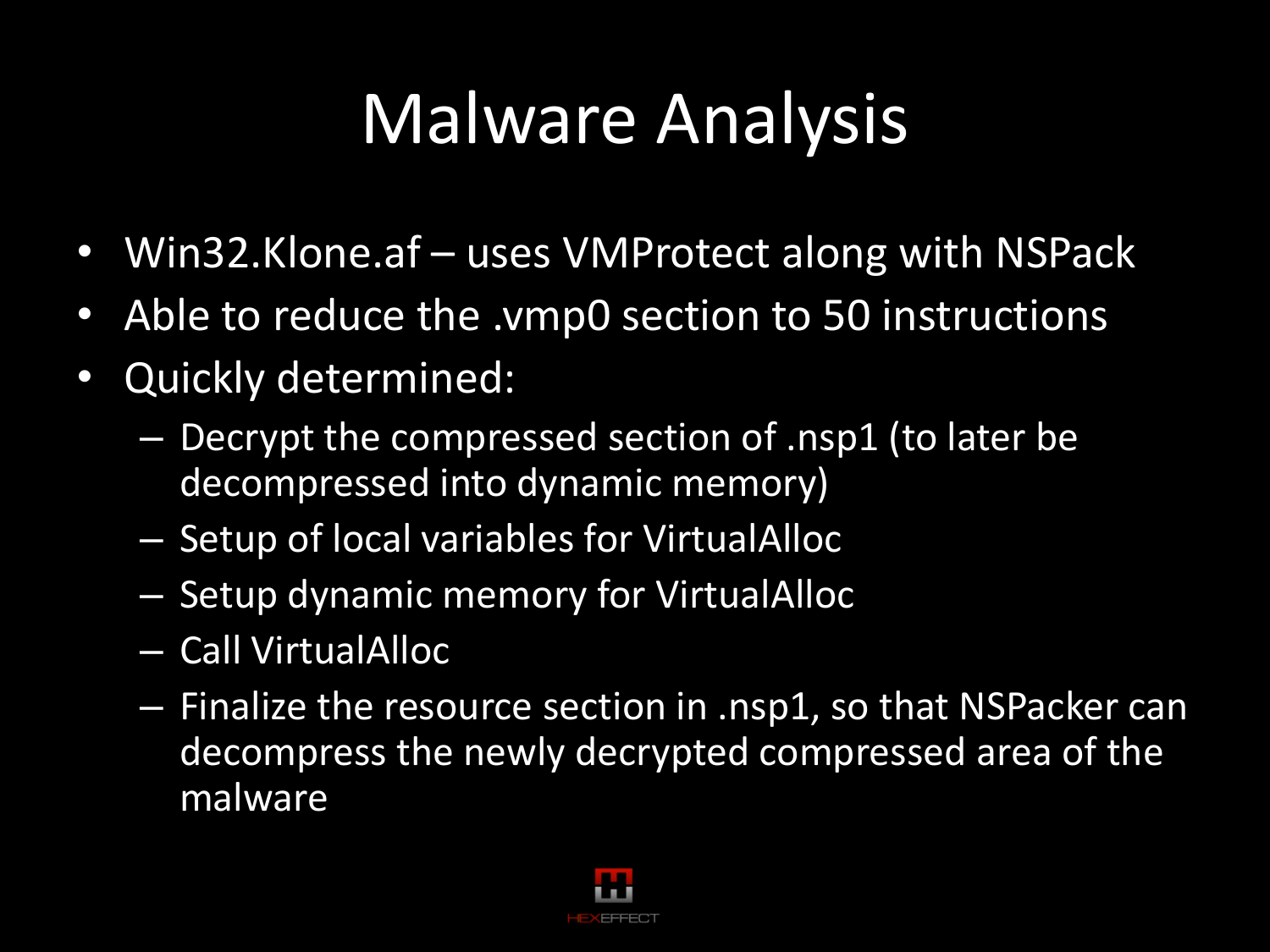#### Future Work

- Machine code deobfuscation
	- This capability could filter out categories of obfuscation patterns never seen before
- Profiler
	- identify hot-spots
	- aid for quick program understanding
	- fixing bugs or to optimize code
	- clustering method could be a similar concept in lumping code and data flow into a more abstract representation of the actual program run trace